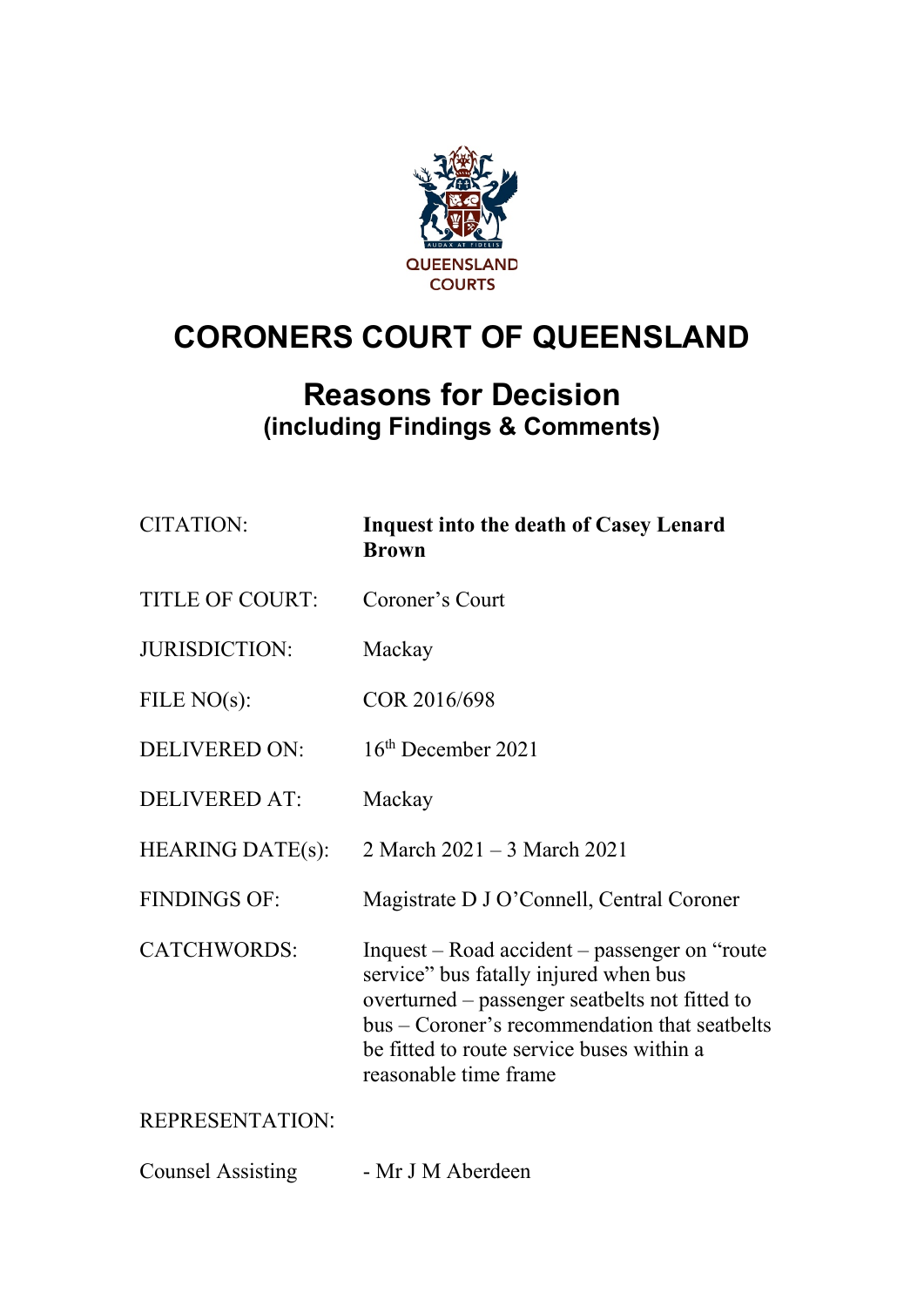| Whitsunday Transit | - Mr G Hampson, instr by Piper Alderman |
|--------------------|-----------------------------------------|
| aka Campsie Bus Co | Solicitors                              |
| Pty Ltd            |                                         |
|                    |                                         |
|                    |                                         |

Dept of Transport &<br>Main Roads

- Mr B McMillan, instr by in-house Counsel for DTMR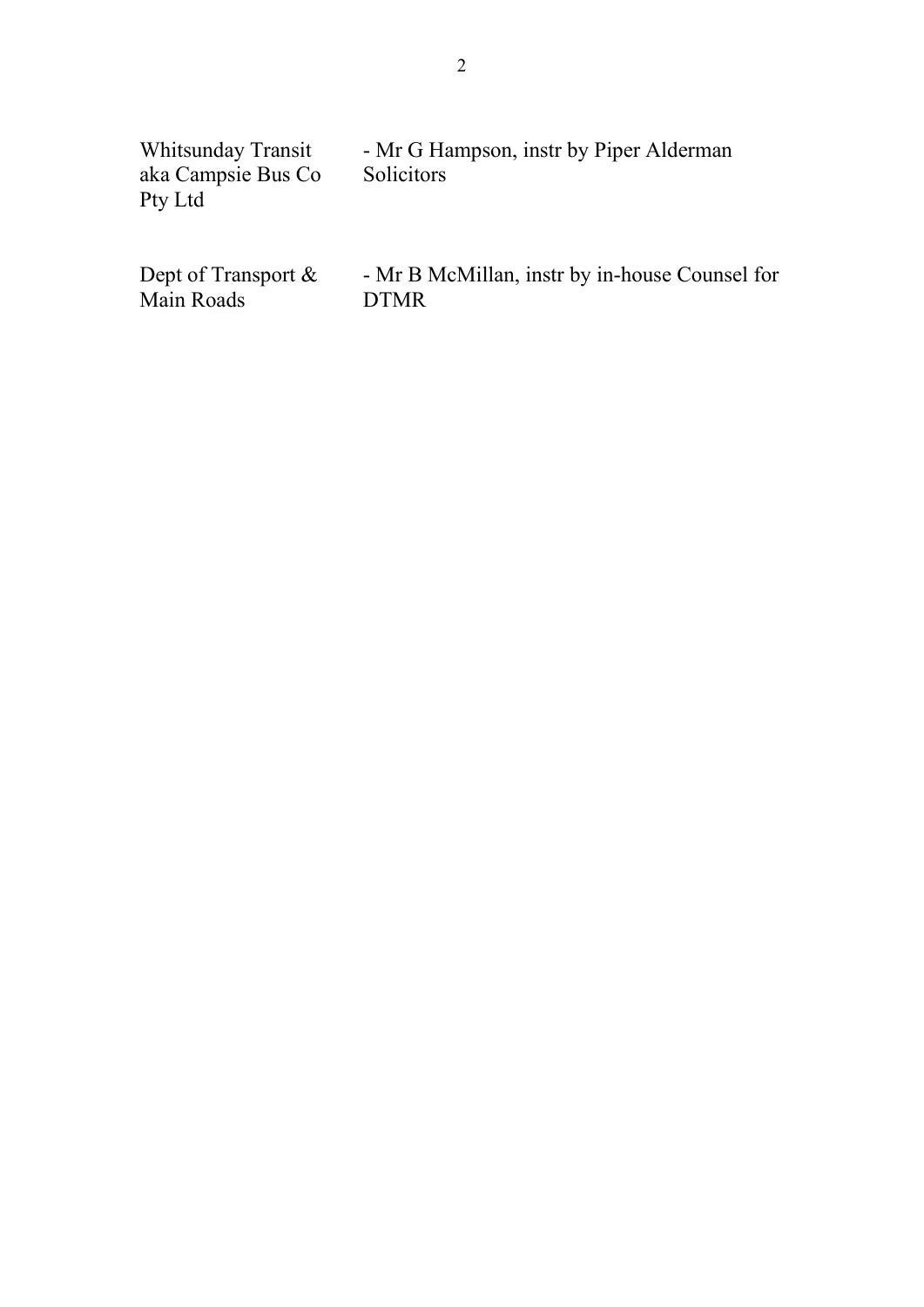## **Findings**

## **Casey Lenard Brown**

[1] On 16 February 2016 Casey Lenard Brown was involved in a fatal traffic accident. He was a passenger on a bus involved in a single vehicle traffic accident where the bus left the road and then rolled onto its' side before slowing to a stop. There was no second road user involved in the accident. Why the bus left the road and whether it is appropriate for buses to install seatbelts for passengers to prevent or lessen the potential for passenger injuries are issues for the inquest.

## **Tasks to be performed**

- [2] My primary task under the *Coroners Act 2003* is to make findings as to who the deceased person is, how, when, where, and what, caused them to die<sup>[1](#page-2-0)</sup>. In Casey's case there is no real contest as to who, when, where, or what caused him to die. The real issues are directed to the 'how' he came to die.
- [3] Accordingly the List of Issues for this Inquest are:-
	- 1. The information required by section 45(2) of the *Coroners Act 2003*, namely: who, how, when, where, and what, caused Mr Brown's death,
	- 2. What caused the Bustech XDi Omnibus Reg No 251–TRQ to leave the sealed carriageway on Shute Harbour Road, Cannonvale, and to overturn?
	- 3. Would the nature of the injuries suffered by Casey have been less serious (a) if the bus had been travelling at a slower speed; or (b) if Casey had been wearing a properly fitted and worn seatbelt?
	- 4. Should the issue of safety for passengers in "route" buses be reconsidered by the State Government, with particular regard to:-
		- (a) requiring route buses to be fitted with compliant lap/sash seatbelts for the driver and all passengers either-
			- (i) immediately; or
			- (ii) over the course of a fixed phasing-in period?

(b) limiting the speed of route buses during operations to a specific maximum speed, even if that is lower than that of the relevant applicable speed zone?

(c) requiring that any new bus, even if it is intended to be used only for "route" services, be fitted with compliant lap/sash seatbelts?

[4] The second task in any inquest is for the coroner to make comments on anything connected with the death investigated at an inquest that relate to

<span id="page-2-0"></span><sup>&</sup>lt;sup>1</sup> *Coroners Act 2003* s.  $45(2)(a) - (e)$  inclusive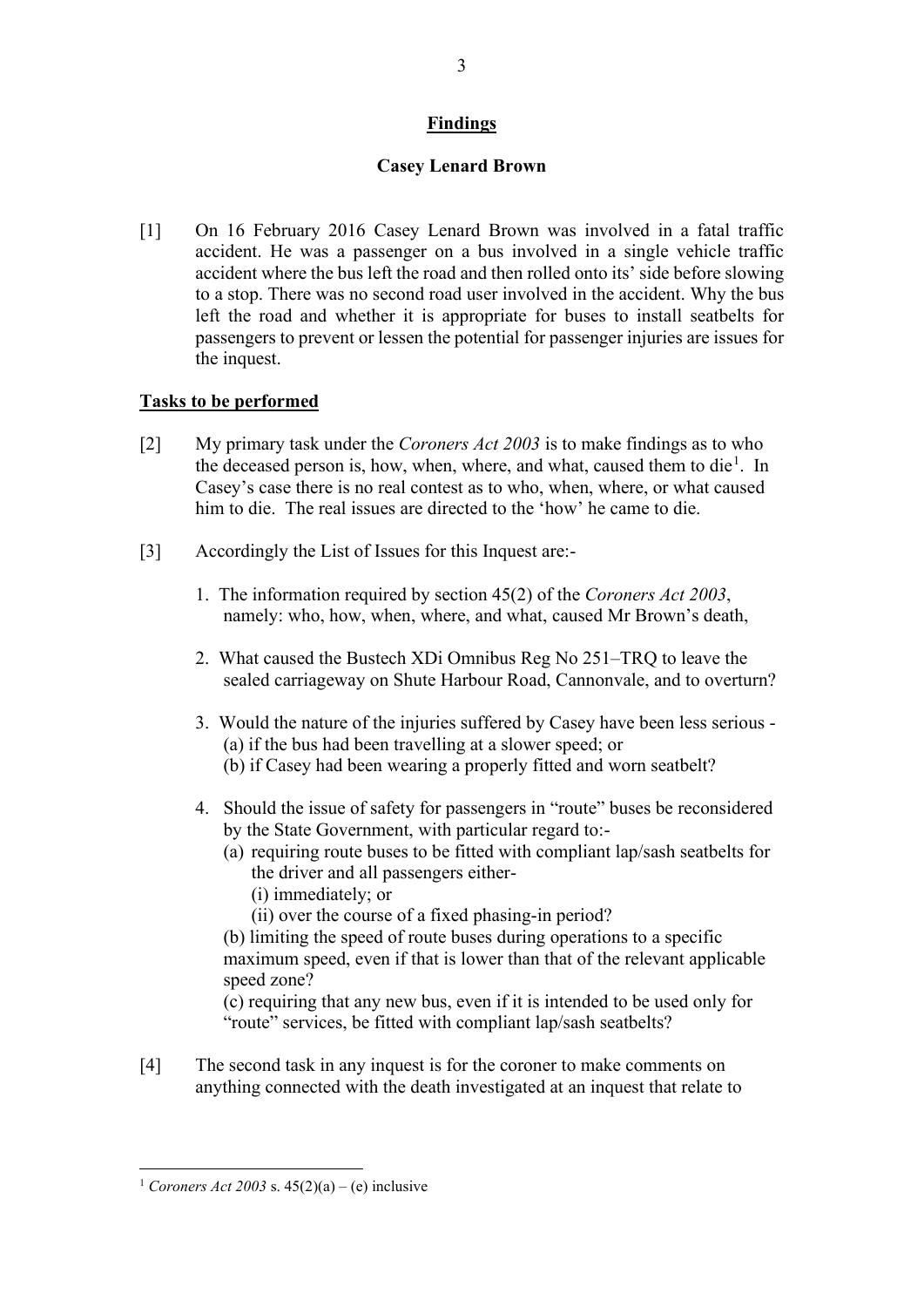public health or safety, the administration of justice, or ways to prevent deaths from happening in similar circumstances in the future<sup>[2](#page-3-0)</sup>.

- [5] The third task is that if I reasonably suspect a person has committed an offence<sup>[3](#page-3-1)</sup>, committed official misconduct<sup>[4](#page-3-2)</sup>, or contravened a person's professional or trade, standard or obligation<sup>[5](#page-3-3)</sup>, then I may refer that information to the appropriate disciplinary body for them to take any action they deem appropriate.
- [6] In these findings I address these three tasks in their usual order, s.45 Findings, s.46 Coroners Comments, and then s.48 Reporting Offences or Misconduct. I have used headings, for convenience only, for each of these in my findings.

## **Factual Background & Evidence**

- [7] At about 1.00 PM on 16 February 2016, Casey was one of ten passengers, plus the driver, travelling on a fifty-two seat bus. The bus was travelling on Shute Harbour Road, travelling from Airlie Beach and heading towards Proserpine. The road has a 100 km/h posted speed limit, but roadworks then at that location meant an 80 km/h speed limit applied. Where the incident occurred was within the reduced speed limit for the road, and of significance it was a straight section of road for quite some distance.
- [8] The police investigated the circumstances of the traffic accident. The police gathered scene evidence, and statements from witnesses, and they had available to them CCTV footage showing the actions of the driver, the movements of the passengers, and of the bus itself as it travelled along the road.
- [9] What was reasonably clear was that the bus had drifted off the left-hand shoulder of the road, and that there was not any sudden steering movements nor corrective steering input, and as the bus travelled out of its' lane of traffic and onto the road verge (or road shoulder) it struck a concrete culvert at the entrance to a rural property which caused the front of the bus to launch into the air, and then the bus rolled over onto its' passenger side and slid along a wide grassed table drain before coming to rest.
- [10] All of this evidence pointed to it being a single vehicle accident, where the bus has slowly drifted off the left-hand side of the road. What was also clear was that there was no mechanical nor catastrophic defect<sup>[6](#page-3-4)</sup>, second road user, defect in the road surface, sudden avoidance of an object on the road, nor wandering livestock or native animal, which has caused or contributed to the accident occurring. The weather was fine and dry, and it was approximately 1.00 PM; so neither adverse weather nor sunlight glare into the driver's eyes were considered possible factors. I can readily exclude all of these as possible causal factors.

<span id="page-3-0"></span><sup>2</sup> *Ibid* s.46(1)

<span id="page-3-1"></span><sup>3</sup> *Ibid* s.48(2)

<sup>4</sup> *Ibid* s.48(3)

<span id="page-3-3"></span><span id="page-3-2"></span><sup>5</sup> *Ibid* s.48(4)

<span id="page-3-4"></span><sup>6</sup> Such as a tyre blowout at speed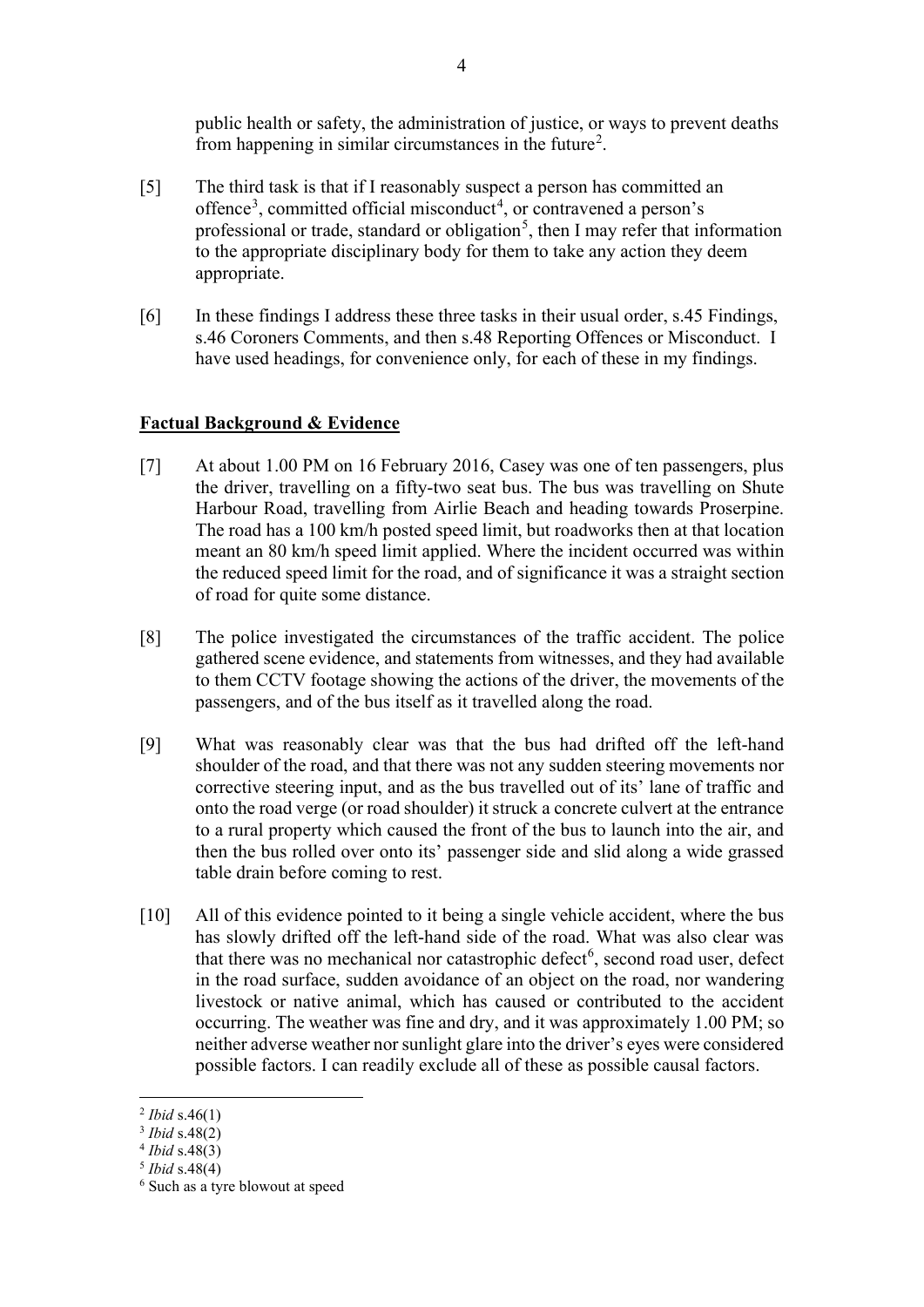- [11] From when the bus left the road surface until it finally came to rest was approximately 95 metres. The bus certainly did not come to a sudden halt, such as occurs in a violent head-on collision, or upon impacting with a native tree, or power pole. The interior area of the bus in fact remained entirely intact, and there was no deformity in the bus's passenger structure, nor seat or seat- back broken loose.
- [12] The driver of the bus was Mr Alan Dorman who was then seventy years of age. He declined to be interviewed by the police and he passed away before the inquest. Attempts by the Coroners Court of Queensland to obtain a statement from him as to why the bus left the road were unsuccessful<sup>[7](#page-4-0)</sup>. Accordingly, the only statements by Mr Dorman available to the inquest were those accounts he gave to his health professionals in the months following the accident.

#### *Mr Dorman's medical history:*

- [13] Mr Dorman's regular general practitioner was Dr Sonya Khatiwala, of Whitsunday Doctors' Service, at Airlie Beach. As part of the police investigation into this incident, Mr Dorman's medical records, from 1 February 2016 (the incident occurred on 16 February) were obtained from Dr Khatiwala<sup>[8](#page-4-1)</sup>.
- [14] Within this documentation is a statement of Mr Dorman's clinical history<sup>[9](#page-4-2)</sup>:
	- 1999 Pericarditis (viral)
	- 2004 Hyperlipidaemia
	- 2010 Benign Prostatic Hyperplasia (BPH)
	- 2015 Thrombocytopenia
- [15] Dr Khatiwala saw Mr Dorman on 1 February 2016, for a health check<sup>[10](#page-4-3)</sup>. He advised, on that day, that he had had a cough for about 6 months<sup>[11](#page-4-4)</sup>, with a wheeze at night. A chest x-ray was arranged.
- [16] On 2 February, Dr Khatiwala advised Mr Dorman that he had a chest infection. The doctor noted that Mr Dorman had a holiday booked in Tasmania for 6 weeks in March. He was prescribed Augmentin™, with a further chest x-ray to be carried out if his "pneumonia" did not resolve<sup>[12](#page-4-5)</sup>. A chest x-ray report under the hand of Dr Nicolson noted that the appearance on x-ray was consistent with severe bronchopneumonia<sup>[13](#page-4-6)</sup>.

<span id="page-4-0"></span><sup>7</sup> Discussions between Counsel Assisting and Mr Dorman's solicitors, as to the possibility of obtaining from him an induced statement for coronial use only, although promising, were unable to be finalised before his untimely passing.

<span id="page-4-1"></span><sup>8</sup> See Exh D.7, 134 folios (unpaginated).

<span id="page-4-2"></span><sup>9</sup> *Ibid*, folio 21.

<span id="page-4-3"></span><sup>10</sup> *Ibid*, f 1.

<span id="page-4-4"></span> $11$  He was formerly a smoker.

<sup>12</sup> *Ibid*, f 2.

<span id="page-4-6"></span><span id="page-4-5"></span><sup>13</sup> *Ibid*, f 32.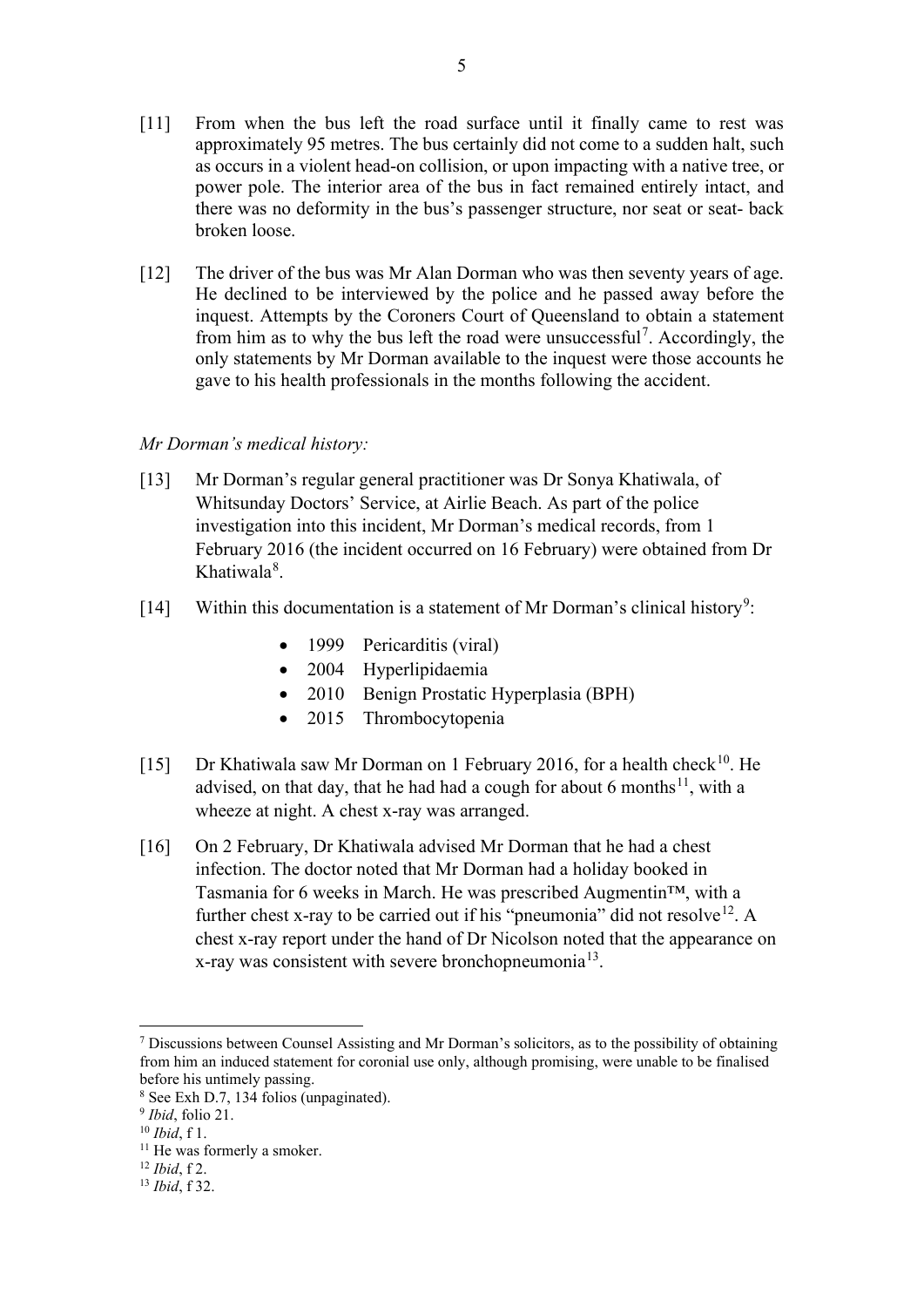- [17] On 18 February, two days after the traffic accident, Mr Dorman again attended Dr Khatiwala. It was noted he sustained a laceration on his forehead as a result of the accident. The doctor recommended that he continue with his plan to go to Tasmania, hopefully to rest and relax; he presented as tearful at times during the consultation, and it was clear that the incident had taken an emotional toll upon him. Mr Dorman was able to advise that his cough had improved, but he still had a little phlegm. A follow-up chest x-ray was advised, to be done upon his return from Tasmania. Dr Khatiwala also arranged blood tests to be done<sup>[14](#page-5-0)</sup>.
- [18] Dr Khatiwala referred Mr Dorman to the Mackay Base Hospital (Haematology Clinic) in respect of his thrombocytopenia (low platelet count)<sup>15</sup>.
- [19] Mr Dorman adhered to his plan to holiday in Tasmania, and upon his return, attended again upon Dr Khatiwala<sup>[16](#page-5-2)</sup>. A chest x-ray (presumably taken after his return from holidays) was reviewed and showed "worsening bronchopneumonia". Mr Dorman related that he had been short of breath during his holiday, and that he still suffered from the persistent cough. He also continued to feel distress from the bus accident.
- [20] On 8 April, Dr Khatiwala spoke to Mr Dorman, and advised the results of a CT scan of his chest, which showed consolidation of the RM and RL lobes (lung), with emphysematous changes. Mr Dorman advised that his shortness of breath seemed to be improving<sup>[17](#page-5-3)</sup>.
- [21] During April, May and June, Mr Dorman accessed health assistance concerning the psychological sequelae arising from the bus accident<sup>18</sup>.
- [22] By letter of 27 May 2016, the Mackay Base Hospital (MBH) advised Dr Khatiwala that Mr Dorman had been placed on the elective surgery list, in respect of a lung biopsy, with an urgency category  $4^{19}$ . On 26 May, an urgent chest x-ray had been performed at the MBH which showed increased opacification in the right mid-to-lower lung. A bronchoscopy and biopsy were arranged for early June<sup>20</sup>.
- [23] By letter of 15 June, Dr Fiona Kermeen, a thoracic physician at the MBH, advised Dr Khatiwala that Mr Dorman was a high risk with respect to an open lung biopsy, and her assessment, based on clinical history and imaging, was organising pneumonia. Her plan was to trial a course of empiric prednisone<sup>21</sup>.

<span id="page-5-0"></span><sup>14</sup> *Ibid*, f 6.

<span id="page-5-1"></span><sup>15</sup> *Ibid*, f 21.

<sup>16</sup> *Ibid*, f 8, 05/04/2016.

<span id="page-5-3"></span><span id="page-5-2"></span><sup>17</sup> *Ibid*, f 9.

<span id="page-5-4"></span><sup>&</sup>lt;sup>18</sup> See report (26/07/16) of Ms Christine Franklin, psychologist, ff 109-110, first of five consultations on 18 April 2016; report (11/05/16) of Dr Gary Larder, consultant psychiatrist, ff 61 to 67; report (undated) of Professor Jacques Joubert, consultant neurologist, ff 92-101.

 $19$  Exh D.7, f 81.

<span id="page-5-6"></span><span id="page-5-5"></span><sup>20</sup> *Ibid*, ff 82-83.

<span id="page-5-7"></span><sup>21</sup> *Ibid*, ff 87-88.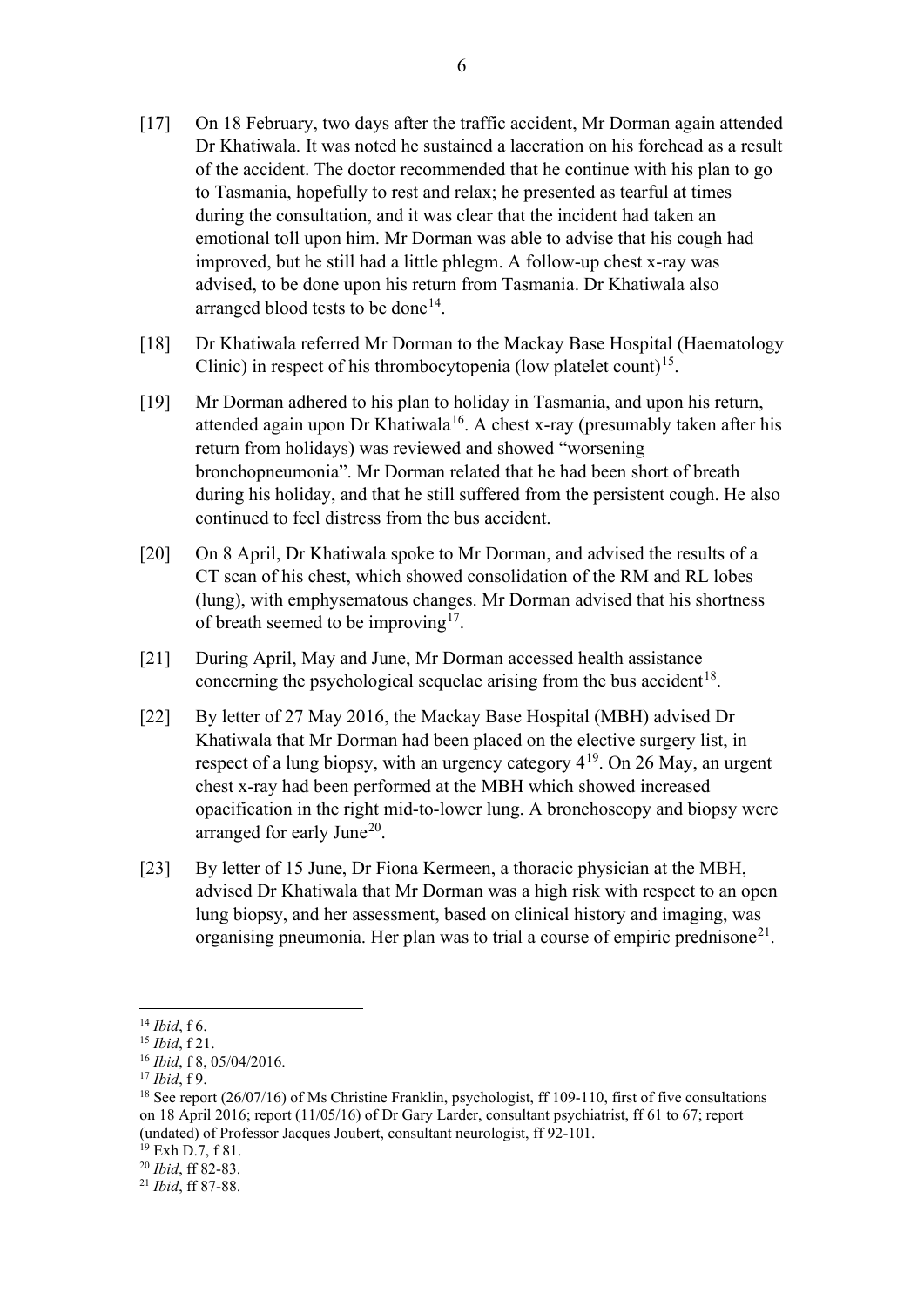- [24] On 20 July 2016, Mr Dorman was admitted to the Proserpine Hospital with worsening dyspnoea and a productive cough. Assessment of unresolved pneumonia was proffered, with a note "?? Broncho-alveolar carcinoma"<sup>22</sup>.
- [25] A Progress Note for 22 July 2016 notes a prescription for a Ventolin inhaler in respect of Chronic Obstructive Pulmonary Disease (COPD)<sup>[23](#page-6-1)</sup>.
- [26] On 16 August, Mr Dorman was admitted to the Prince Charles Hospital, with a primary diagnosis of right-side adenocarcinoma of the  $\text{lung}^{24}$ .
- [27] The Registry of the Coroners Court was advised, in September 2017, that Mr Dorman had succumbed to his illness.

### *Further medical records:*

[28] At a Pre-Inquest Conference held on 28 January 2021, Counsel for the Department of Transport and Main Roads, submitted a request that Mr Dorman's medical records prior to 1 February 2016 be obtained, and provided. The Court acceded to that request, and further records were identified, and obtained<sup>[25](#page-6-3)</sup>. No further relevant information was contained within these records.

#### *Mr Dorman's version of the accident:*

- [29] As previously indicated, Mr Dorman declined to provide a statement to investigating police pertaining to the incident of 16 February 2016.
- [30] He did, however, provide two accounts which, to some degree, throw light on his version of events.
- [31] Ms Christine Franklin, a psychologist, undertook five sessions with Mr Dorman, commencing in April 2016. Her short report of 26 July 2016 contains the following statement:

"Mr Dorman was the driver of a bus that allegedly malfunctioned, veered off the road, toppled and came to rest on its side."

The significance which can be placed on this statement is minimal. Mechanical inspection revealed no defects in the bus; and it is unclear whether Ms Franklin, in this part of her report, was purporting to re-state Mr Dorman's explanation, or was simply summarising what she perceived to be the thrust of what he had said to her in the course of his sessions.

<span id="page-6-0"></span><sup>22</sup> *Ibid*, ff 29-30.

<span id="page-6-1"></span><sup>23</sup> *Ibid*, f 14.

<span id="page-6-2"></span><sup>24</sup> *Ibid*, f 26.

<span id="page-6-3"></span> $25$  Exhibit D.7A, 98 folios (unpaginated).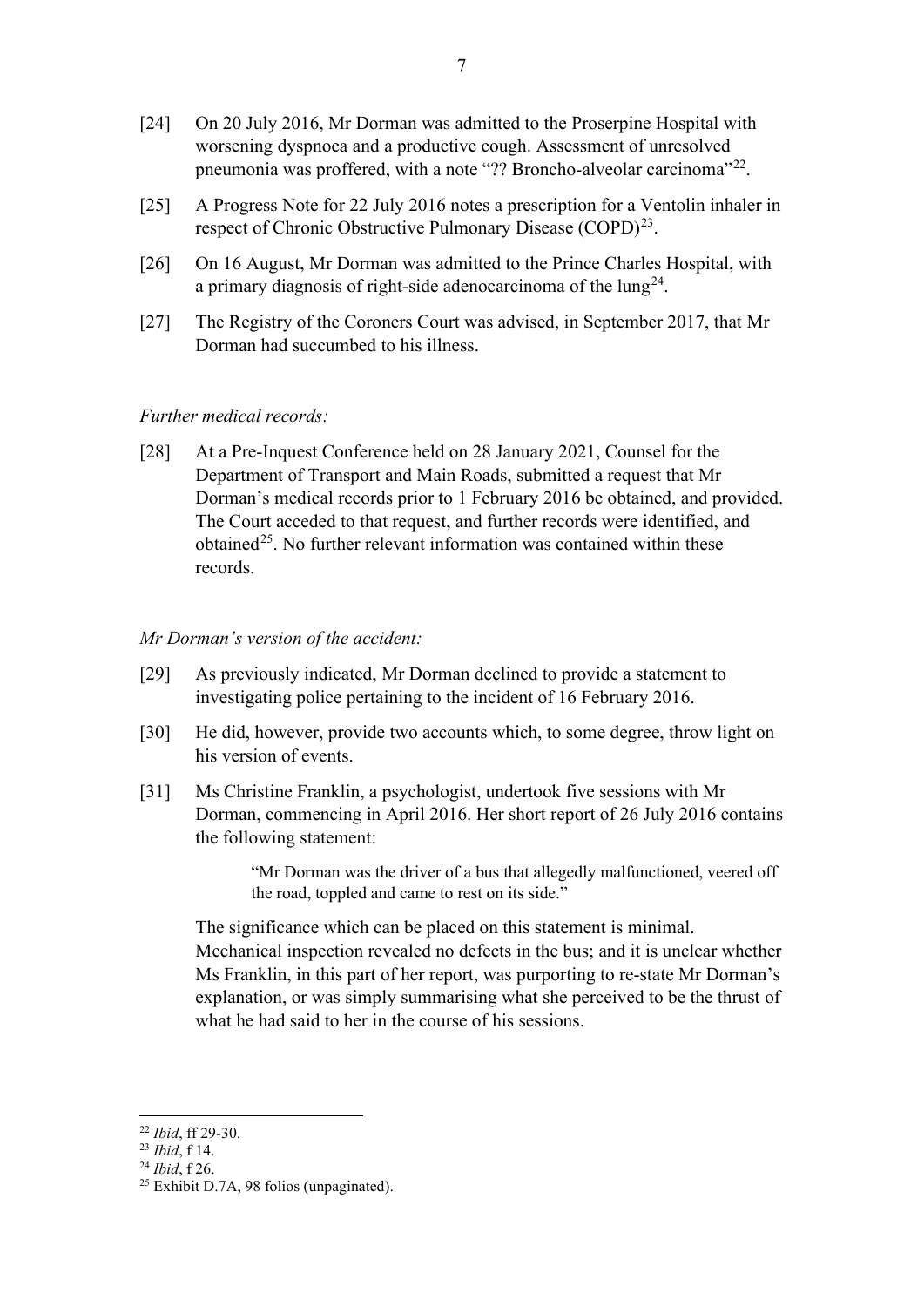[32] Mr Dorman was examined on 24 April 2016 by Dr Gary Larder, a consultant psychiatrist. In his report of 11 May 2016, Dr Larder included the following, in referring to what he was told by Mr Dorman:

> "He said, 'I was driving down the road in the bus, I'd just come off a break, lovely sunny day, going on holidays in four days, had the music playing driving along the road. From that, the next I remember is the bus coming over … in between I don't remember a thing, I have no idea'."

"He added, 'I don't remember a damn thing, that's what's upset me, I don't remember a damn thing'."

[33] A further examination was carried out by Professor Jacques Joubert, a consultant neurologist, on 30 June 2016. This third-person account states:

> "He was driving, his hands on the steering wheel and listening to jazz. He had just had an hour and a half break and was fresh and in good humour. It was a straight road.

He then next remembers the bus veering to the left, going over a culvert, and with an ongoing pole in front of him, he tried to avoid the pole and pull the bus onto the right side and stopped on the embankment. The bus then fell over onto the left side.

He cannot remember between the times when he had his hands on the steering wheel and when he saw the bus fall after going over the culvert."

#### *Diagnoses by Dr Larder and Professor Joubert:*

[34] Dr Larder expressed his diagnosis as follows<sup>26</sup>:

"Mr Dorman suffers from some form of brain condition which has either [1] caused him to lose consciousness for a period of seconds [and which has resulted in his memory for the period up to the bus rolling on its side being absent], or [2] caused him to be unable to remember that period of time [ie, an inability to recall a period of seconds from when the bus was travelling normally until it began to veer off the road and into a ditch and roll on its side].

The elucidation of this brain condition requires investigation. From a clinical perspective the provisional diagnosis is some form of neurological or cardiac condition which altered his consciousness and which prevented him from forming memories for the period of seconds up to the time the bus was rolling over. The working diagnosis is Transient Global Amnesia.

This is because [1] a head injury sustained during the incident could not cause a brief amnesia like the one outlined in his history, [2] a psychiatric disorder is not evident in this case which could cause it [3] he does not

<span id="page-7-0"></span><sup>26</sup> Exhibit D.7, ff 61-67, at f 62.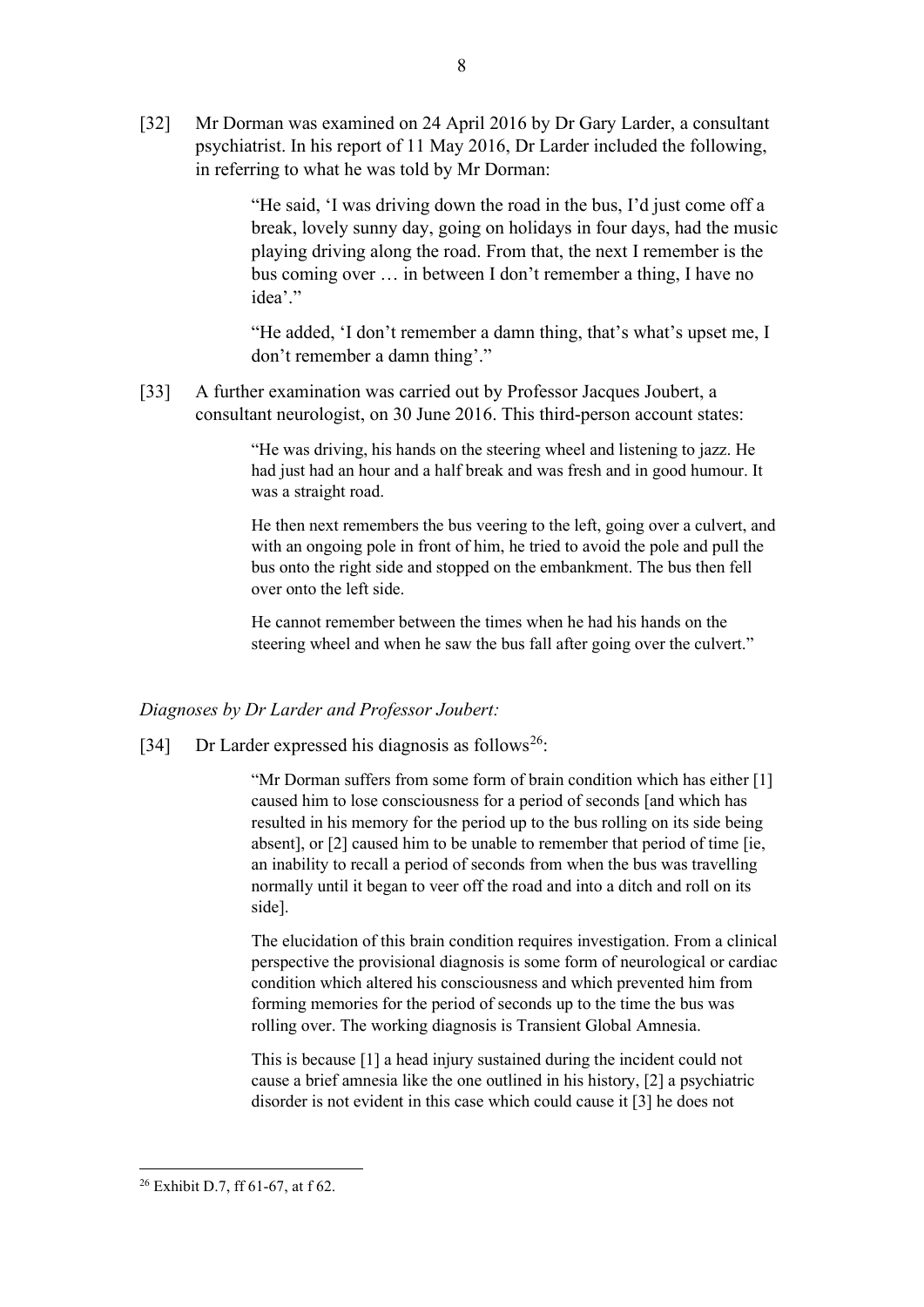present with a past history of amnestic disorder and [4] he does not present now with an amnestic disorder."

[35] Professor Joubert expressed the following opinion<sup>27</sup>:

"… there were no identifiable neurological disorders that would allow me to commentate within the realms of my expertise as a neurologist. I am aware that this man may be subject to a psychological sequel relating to the accident and this may cause some cognitive deficiency. A psychiatrist and potentially a neuropsychologist may best commentate on this."

"My opinion, taking the history as he has described it, is that the cause of the accident was not an episode of loss of consciousness."

[36] The investigating police officer, Senior Constable Siddall, conferred with Dr Ian Home, from the Clinical Forensic Medical Unit within Queensland Health, in June and August 2016, and had the benefit of viewing some of the video footage which is in evidence in this inquest. At the end of January 2021, Counsel Assisting requested from Dr Home a report setting out his opinions respecting a number of issues<sup>28</sup>. Due to the short period of time involved before the inquest was scheduled to commence, Dr Home was unable to provide a full forensic report. He was, however, able to reprise his advice to Senior Constable Siddall in 2016, as follows:

> " … I could see no overwhelming evidence of driver fatigue. Many of the 10 or so episodes of reported yawning in the 90 min prior to the crash looked like coughs or simply beard rubbing. Whilst I could not be certain regarding his level of consciousness in the ten seconds or so prior to the crash, Mr DORMAN was facing straight ahead just prior to the bus leaving the road. Although a degree of unrecognised fatigue related to the then undiagnosed lung cancer was possible, in my opinion there was insufficient evidence to support or disprove this.

[37] Dr Home then proffered observations upon questions which had been posed in the communication from Counsel Assisting, concerning the matters raised by Issues 3 and 4 in this inquest, which read:

> **3. Would the nature of the injuries suffered by Casey have been less serious if-**

- **(a) The bus had been travelling at a slower speed; or**
- **(b) Casey had been wearing a properly-fitted and worn seat belt?**
- *A. The Coroner requests your opinion as to Issue 3(a) above.*
- *B. The Coroner also seeks your opinion as to Issue 3(b) above.*

<span id="page-8-0"></span><sup>27</sup> *Ibid*, ff 92-101, at f 95 and f 97.

<span id="page-8-1"></span> $28$  Exhibit D 13.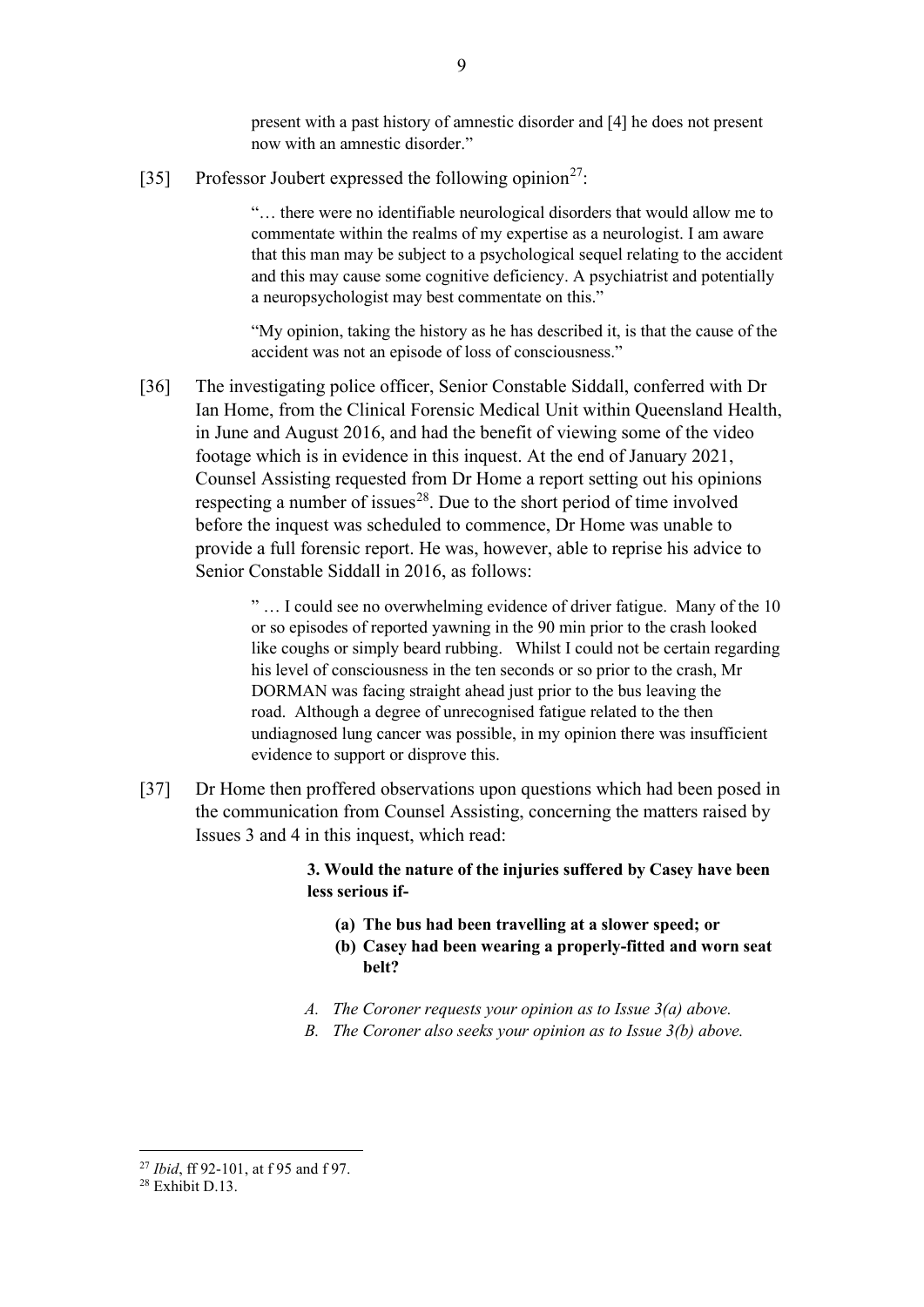- *C. Is the driver's upper-body movement – to the right, and down – consistent with the onset of sleep?*
- *D. Is it possible, or likely, that on 16 February 2016, Mr Dorman's cancer would have been in an active, or advanced, state?*
- *E. Is it possible, or likely, that on that date, Mr Dorman may have been suffering, to some degree, from fatigue, caused by the progress of his illness?*
- [38] Dr Home advised:

"As for the questions posed:

- A) Vehicle speed and extent of injury is fairly well established. Reducing speed, regardless of the metrics of the collision, would reduce the kinetic energy involved. Whether the outcome for an unrestrained passenger would have been any different had the bus been travelling at 80km/h or even 60km/h exceeds our level of expertise.
- B) Again, the benefits of seatbelts is well established. Had Mr BROWN been adequately restrained, you would have to assume his risk of injury would have been substantially reduced.
- C) As per above, at the time of reviewing the video footage in 2016, I felt there was insufficient evidence to conclude Mr DORMAN's movements were consistent with falling asleep.
- D) It is likely that Mr DORMAN had undiagnosed lung cancer at the time. On 01/02/2016 he reported a cough that had been present for more than 6 months that was treated as a chest infection and x-rays were reported as showing evidence of pneumonia not cancer. As pointed out, it was not until six months later when his respiratory symptoms failed to resolve that lung cancer was finally diagnosed.
- E) There is insufficient evidence to say one way or the other regarding any degree of fatigue due to his undiagnosed lung cancer. There were no concerns whilst hospitalised following the crash and he was discharged home the following day. He subsequently went on a holiday after being medically cleared by his GP. There was no comment regarding fatigue around this time. During the holiday Mr DORMAN was able to ride a motor bike and tow a camper although he did develop a further chest infection that caused shortness of breath, but again no mention of fatigue."
- [39]. What appears very clear from the evidence, and I am able to find<sup>[29](#page-9-0)</sup>, is that there is no other likely cause for the bus leaving the roadway other than that of the drivers own actions (perhaps better expressed as inactions); but whether this

<span id="page-9-0"></span> $^{29}$  No interested party suggested any other causal factor for the bus leaving the road than the driver being the cause of the incident, that is there was no outside influence of weather, defective road, excessive speed, passenger interaction with the driver, etc, and that position of each interested party was certainly sensible and reflected in the available evidence.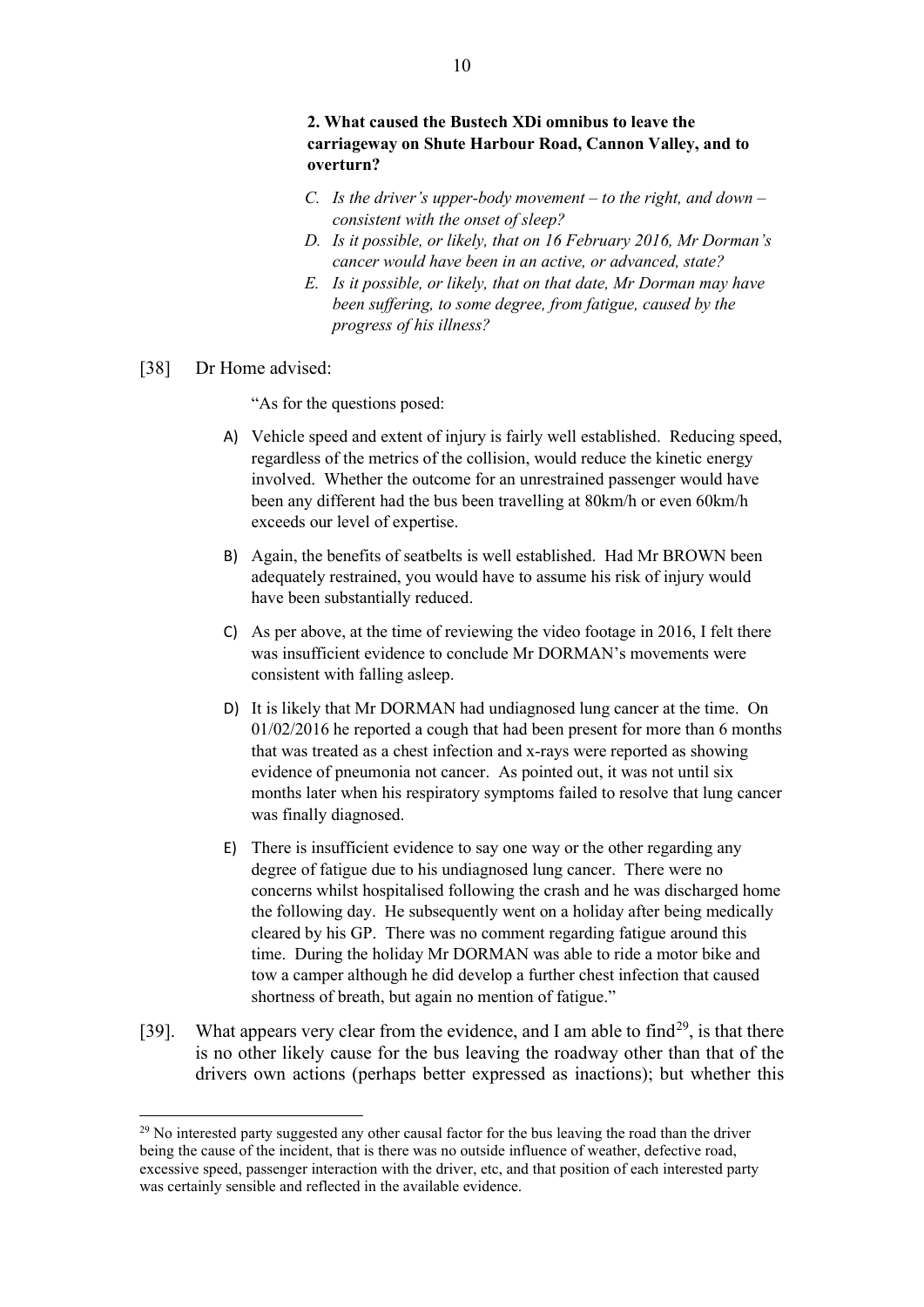was due to momentary inattention, for example whilst looking around at the bus instrument panel, or an episode known as a "microsleep", or from fatigue or tiredness<sup>[30](#page-10-0)</sup>, or even a very minor medical episode which left him momentarily incapacitated, I cannot precisely determine as all present very similarly. The possibility of a minor medical episode is raised because of Mr Dorman's senior age, and that he passed away in about September 2017 after being diagnosed with significant and advanced lung cancer first formally diagnosed in approximately August 2016, which was about six months after the accident. At the date of the accident he had no diagnosis of advanced lung cancer, rather was merely feeling episodes of breathlessness which were being investigated  $31$ .

- [40]. Counsel Assisting urged me to find that Mr Dorman simply fell asleep as he was driving, and it was said that this was reflected in the CCTV showing his head movements and actions as the bus left the road, including the lack of reaction as the bus left the road<sup>[32](#page-10-2)</sup>. One interested party<sup>[33](#page-10-3)</sup> submitted that the evidence as to falling asleep was insufficient to ground a specific finding to this effect. Dr Home, as previously indicated, stated that the evidence revealed in the CCTV footage was insufficient to conclude, from that footage, that Mr Dorman had fallen asleep. Professor Joubert opined that Mr Dorman did not experience a loss of consciousness, and found no identifiable neurological disorders. Dr Larder proposed a diagnosis for Transient Global Amnesia. Dr Home, while indicating that the evidence was too weak to support a conclusion that Dr Dorman had fallen asleep, also noted that he "could not be certain regarding his level of consciousness in the ten seconds or so prior to the crash".
- [41]. I appreciate the points raised by the parties, and they are all valid theories; but I consider that I cannot identify, with the necessary degree of certainty, the "underlying" cause of the lack of attention on the evidence available to me; nor can I completely exclude the various possibilities.<sup>[34](#page-10-4)</sup>. I think the highest I can

<span id="page-10-0"></span><sup>&</sup>lt;sup>30</sup> And I accept these can be slightly different events, although can appear very similar in outward appearance.

<span id="page-10-1"></span> $3\overline{1}$  Perhaps not an unusual symptom to be experienced by a 70 year old man who was a little obese based on BMI tables.

<span id="page-10-2"></span><sup>&</sup>lt;sup>32</sup> Exh C.4 at 3:45.

<span id="page-10-3"></span><sup>&</sup>lt;sup>33</sup> Parties granted leave to appear as sufficiently interested parties in this inquest were (i) Casey's family, (ii) the proprietor of the bus service which employed Mr Dorman, and (iii) the Department of Transport and Main Roads (TMR).

<span id="page-10-4"></span><sup>&</sup>lt;sup>34</sup> Counsel for TMR submitted that a further report should be obtained from Dr Home, of the CFMU, by reference to the whole of Mr Dorman's medical history. No indication, by way of a proof, or outline, of the likely content of a further report from Dr Home was placed before me. Submissions were made by TMR, from the Bar table, that this earlier health history might yield some further information which could point towards identification of a precise medical cause for Mr Dorman's absence of driving input. Having read the entirety of Mr Dorman's medical records, there is to my mind nothing specific in that history which could take the matter further. The scope of every inquest is fact-dependent, and it is for the Coroner to set the limits of that inquiry. On the issue of causation, a line must be drawn, at some point, to the retrospective investigation into potentially causal factors – an inquest cannot become "an exercise in endless regression" (*cf Mullaley v State Coroner* [2020] WASC 264 at [111]). The point was made by Sir Thomas Bingham MR in *R v Inner West London Coroner, ex parte Dallaglio* [1994] 4 All ER 139 at 164j: "It is for the Coroner conducting an inquest to decide, on the facts of a given case, at what point the chain of causation becomes too remote to form a proper part of his investigation. That question, potentially a very difficult question, is for him." The Court of Appeal in New South Wales expressed a similar view in *Conway v Jerram* [2011] NSWCA 319 at [48] and [49].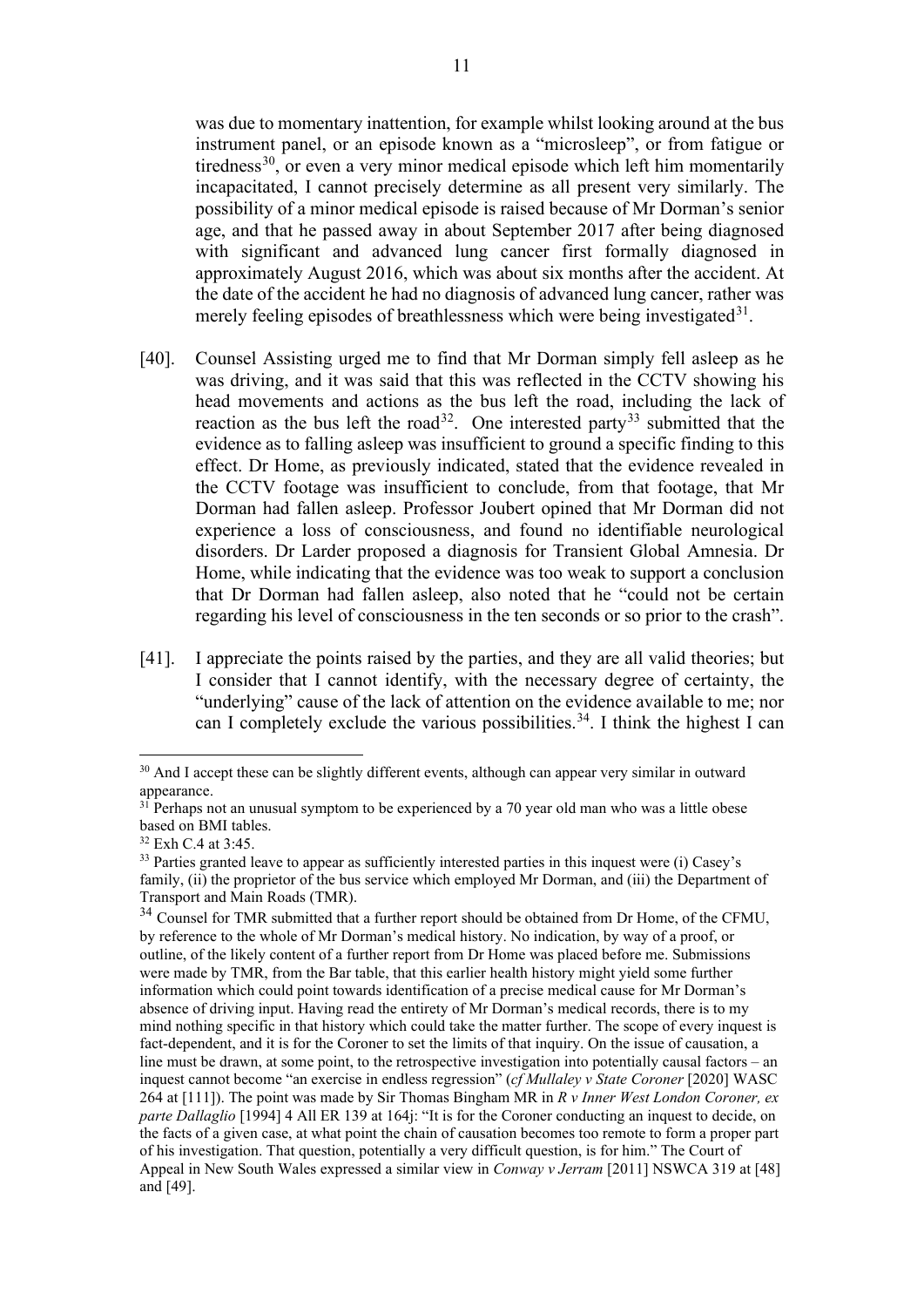conclude is that the bus left the road due to "momentary driver inattention to the task of driving". Whether that period of momentary driver inattention was the driver falling asleep, an unexplained lapse in awareness<sup>[35](#page-11-0)</sup> or concentration, or an underlying, and undiagnosed, and significantly advanced, detrimental lung condition (which is certainly possible, and is suggested from the medical material as a definite possibility (see Dr Home's email), I cannot precisely determine. Each identified possibility is a fine subset of the broader term "momentary inattention to the task of driving". Very likely each produces the same nett effect, that is the driver is not 'actively' involved or in control of the situation; rather he is driving inattentively, or without input, as is certainly evident on the evidence. I do not think in the circumstances I can find the specific underlying reason for the episode of momentary driver inattention, and I will simply express it as I have. What is very clear is that there is no other persuasive reason for the bus to leave the roadway in the manner it did other than through the absence of driver input.<sup>36</sup>

#### **List of Inquest Issues Answers**

#### **Coroners Act s. 45(2): 'Findings'**

- [42]. Dealing with the list of issues for this inquest the answers are as follows:-
- [43] Issue 1. My primary task is the information required by section 45(2) of the *Coroners Act 2003*, namely:
	- a. Who the deceased person is **Casey Lenard Brown**[37](#page-11-2),
	- b. How the person died **Mr Brown died due to injuries received in a single vehicle bus rollover accident, where Mr Brown, as a passenger, was unrestrained**,
	- c. When the person died **16 February 2016**[38](#page-11-3),
	- d. Where the person died **Shute Harbour Road, Cannon Valley, Queensland**[39](#page-11-4), and

It is always open to a party to an inquest to place before the Coroner information for the Coroner to consider and possibly receive into evidence. When that is in the nature of expert evidence, "it is for that person (if at all possible) to identify the witness and put the substance of the evidence which the witness may be able to give before the coroner so that the coroner may be able to decide whether or not it is appropriate*.": R (Takoushis) v Inner Nth London Coroner* [2006] 1 WLR 461 at [61] (CA) *per* Sir Anthony Clarke MR delivering the judgment of the Court.

<span id="page-11-0"></span><sup>35</sup> *Query*: a Transient Global Amnesia.

<span id="page-11-1"></span><sup>&</sup>lt;sup>36</sup> There is no evidence of defect in the bus, second road user, interaction from a passenger, distraction caused by a passenger, a driver using his mobile phone, the bus striking a puddle on the road or water sheeting across the road, the bus suffering a tyre blowout which causes it to leave the road, *etc*. On the evidence, I do not consider that Mr Dorman's work hours were excessive. Whilst he seemed to work quite ordinary hours, which he had successfully done for a number of weeks, he did have a very significant break before commencing his afternoon shift. There was no convincing evidence, nor suggestion, that work hour fatigue was the issue, and he was certainly not driving outside 'logbook' hours if I can use that term, for a bus driver.

<span id="page-11-3"></span><span id="page-11-2"></span><sup>37</sup> See Exhibit A.1 QPS Form 1

<sup>38</sup> See Exhibit A.2 Life Extinct Form

<span id="page-11-4"></span><sup>39</sup> See Exhibit A.2 Life Extinct Form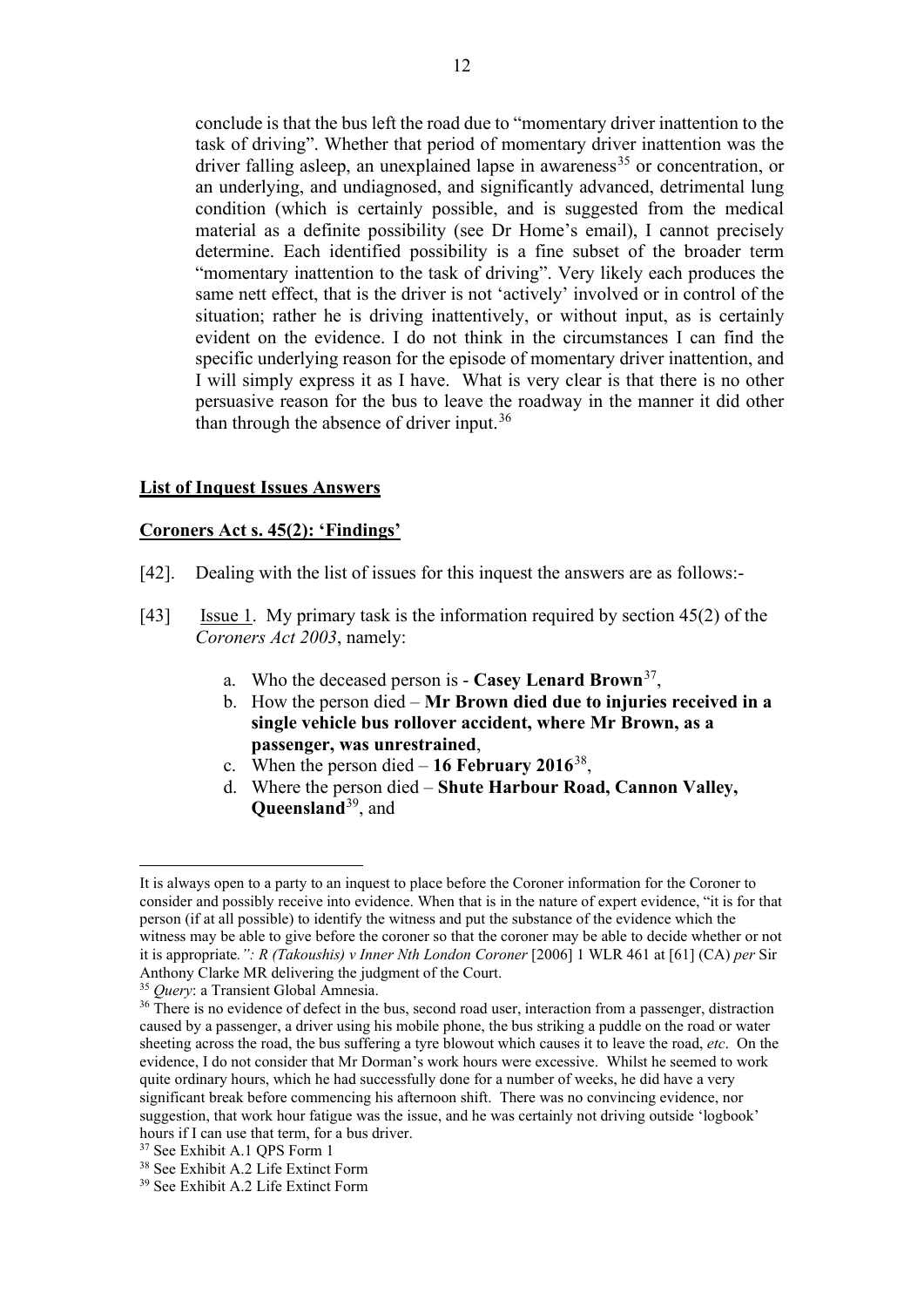- e. what caused the person to die **head injury, as a consequence of a bus crash in which he was a passenger**[40](#page-12-0)
- [44] Issue 2. What caused the Bustech XDi Omnibus Reg No 251–TRQ to leave the sealed carriageway on Shute Harbour Road, Cannonvale, and to overturn? **A period of momentary driver inattention to the task of driving.**
	- Issue 3. Would the nature of the injuries suffered by Casey have been less serious if–

(a) if the bus had been travelling at a slower speed; or

(b) if Casey had been wearing a properly fitted and worn seatbelt?

Answer (a) **As a general proposition, Yes, but that depends on how much slower the speed.**

Answer (b) **I find there would definitely have been less serious injuries if he had been wearing a properly fitted seatbelt[41](#page-12-1)**.

- [45] Issue 4. Should the issue of safety for passengers in "route" buses be reconsidered by the State Government, with particular regard to:-
	- (a) requiring route buses to be fitted with compliant lap/sash seatbelts for the driver and all passengers either-
		- (i) immediately; or
		- (ii) over the course of a fixed phasing-in period?

(b) limiting the speed of route buses during operations to a specific maximum speed, even if that is lower than that of the relevant applicable speed zone?

(c) requiring that any new bus, even if it is intended to be used only for "route" services, be fitted with compliant lap/sash seatbelts?

[46] It is more convenient that I deal with these more specifically below in Recommendations.

#### **Coroners Act s. 46: 'Coroners Comments' (Recommendations)**

- [47] This incident does provide the opportunity to recommend important improvements aimed at reducing the injury risk to bus passengers.
- [48] The present situation is that coaches, *eg Greyhound*-style buses which operate on a highway over long distances travelling at 100 km/h, all require seatbelts for passengers. Route buses service a local suburban bus route, and may perform

<span id="page-12-0"></span><sup>40</sup> See Exhibit A.3, Form 3 Autopsy Certificate

<span id="page-12-1"></span><sup>&</sup>lt;sup>41</sup> I consider that I can make this conclusion after reviewing the CCTV showing the rear interior of the bus and how passengers were violently thrown around whilst unrestrained. There was no damage to seats, nor deformation of the bus structure, so if a person was restrained by a seatbelt the likelihood of injury was significantly reduced. In addition, the serious injuries Mr Brown suffered were head and face fractures from striking hard interior surfaces. After more than 6,000 coronial case investigations I consider that I have sufficient practical experience to make such a conclusion without any specific expert commentary. Indeed, any reasonable person viewing the CCTV would also come to the same conclusion, particularly as the crash deceleration forces occurred over 95 metres.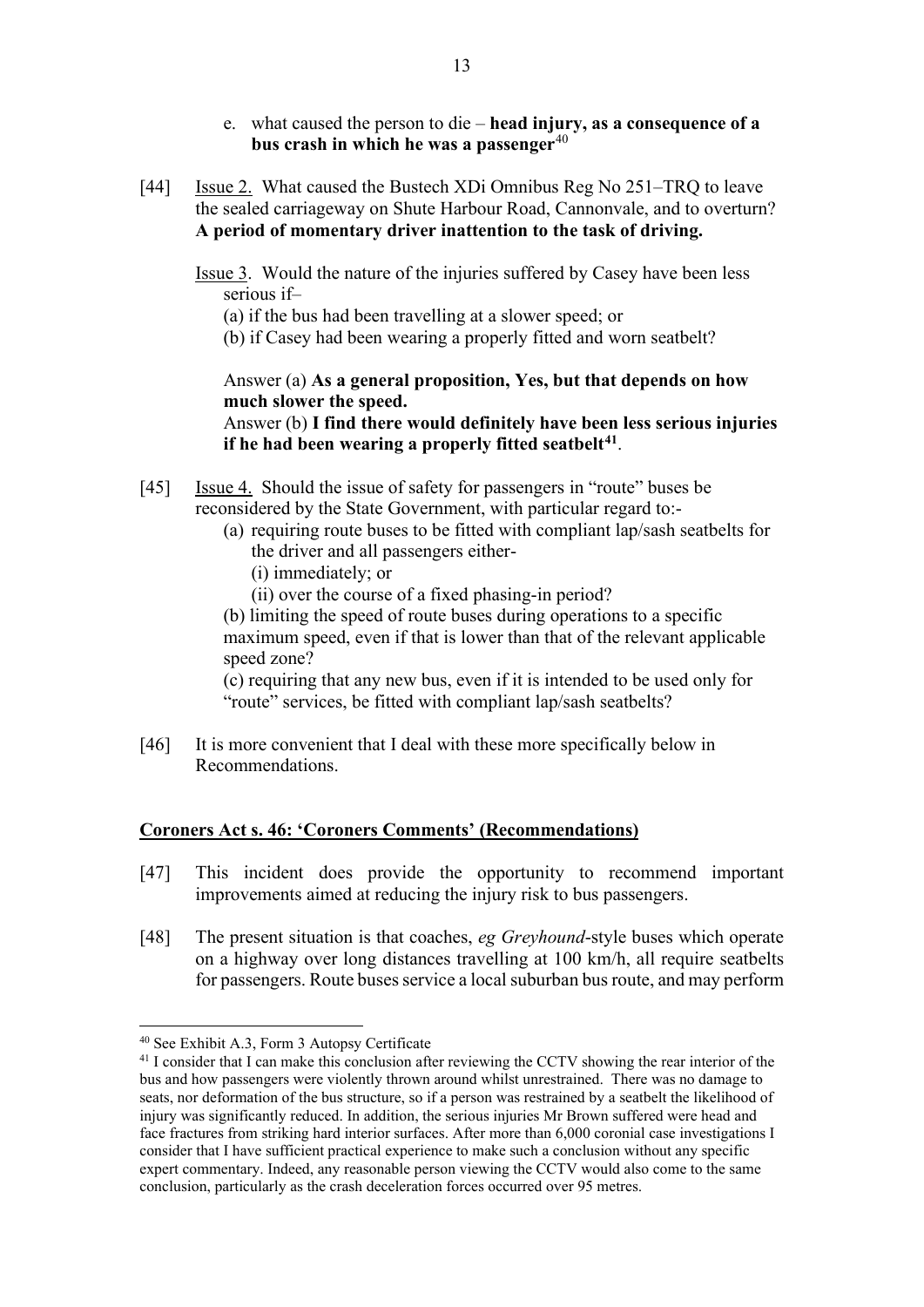the function of the local school bus<sup>[42](#page-13-0)</sup>. These buses do not require seatbelts for passengers<sup>43</sup>, unless the assigned route includes what has been declared a "designated steep road"[44](#page-13-2), *and* is carrying schoolchildren. This is an interesting delineation. In Casey's case, his bus was travelling on a 100 km/h speed limit road<sup>[45](#page-13-3)</sup>, even though roadworks that day reduced the speed at the crash location to 80 km/h.

[49] It is necessary, at this point, to briefly digress into the regulation of seatbelts on buses in Queensland. The definition of a "route service omnibus" as contained in the *Vehicle Standard (Australian Design Rule – Definitions and Vehicle Categories)* 2005, is as follows<sup>[46](#page-13-4)</sup>:

> "ROUTE SERVICE OMNIBUS – an omnibus specially designed with spaces for standing passengers."

This category of buses is recognised by Australian Design Rule (ADR) 68/00, which specifies "for certain omnibuses" the requirements to be met in respect of the fitting of seat belts. However, it then goes on to state:

"This ADR does not apply to '*Route Service Omnibuses*', or omnibuses with less than 17 '*Seats*' including the driver and crew, or vehicles in which all passenger '*Seats*' have a '*Reference Height*' of less than 1.0 metre."

- [50] The seatbelt exemption arises from the fact that a bus is "specially designed with spaces for standing passengers"; it bears no relationship to the fact that the particular bus *is* carrying standing passengers. It can, of course, be readily accepted that there is an obvious difficulty with providing a seatbelt for a person who is standing. But the logic behind requiring 51 seated passengers to forgo the protection of seat belts because one or more further passengers may have to stand is somewhat elusive.
- [51] The exemption applies by definition to all "route service omnibuses", which in reality includes the fixed-route timetabled busses that commuters use on a daily basis, especially in the cities. Their application, however, is not confined to city routes, where top speeds may be limited, and the distance between stops can be quite short. The route bus "exemption" extends to buses like the bus used in this case by Casey and the other passengers., *ie* which travels at up to 100kph on open roads, carries schoolchildren (and TAFE students) during certain periods

<span id="page-13-0"></span><sup>42</sup> As did the bus service in which Casey was travelling, from time to time: see Exh D.19A.

<span id="page-13-1"></span><sup>43</sup> Although a seatbelt was provided for the driver in Casey's bus (see Exh B.2 at [3.6]), it was not worn on the occasion of this incident.

<span id="page-13-2"></span><sup>44</sup> An "Environment 3" road. There are a limited number of such roads in Qld; and in reality, they are only steep range descents/ascents: see Exh D.14C at [9]; and <https://www.tmr.qld.gov.au/Travel-and-<br>transport/School-transport/Assistance-schemes/School-Bus-Upgrade-Scheme/Notified-roads>

<span id="page-13-3"></span><sup>&</sup>lt;sup>45</sup> It could be suggested that the same level of protection as a highway coach affords to passengers (*ie* mandatory seatbelts) should be available to other buses which regularly travel at 100kph on open roads. That is certainly a logical premise.

<span id="page-13-4"></span><sup>46</sup> See also *Transport Operations (Passenger Transport) Standard 2010*, Schedule 4, definition of "route service bus".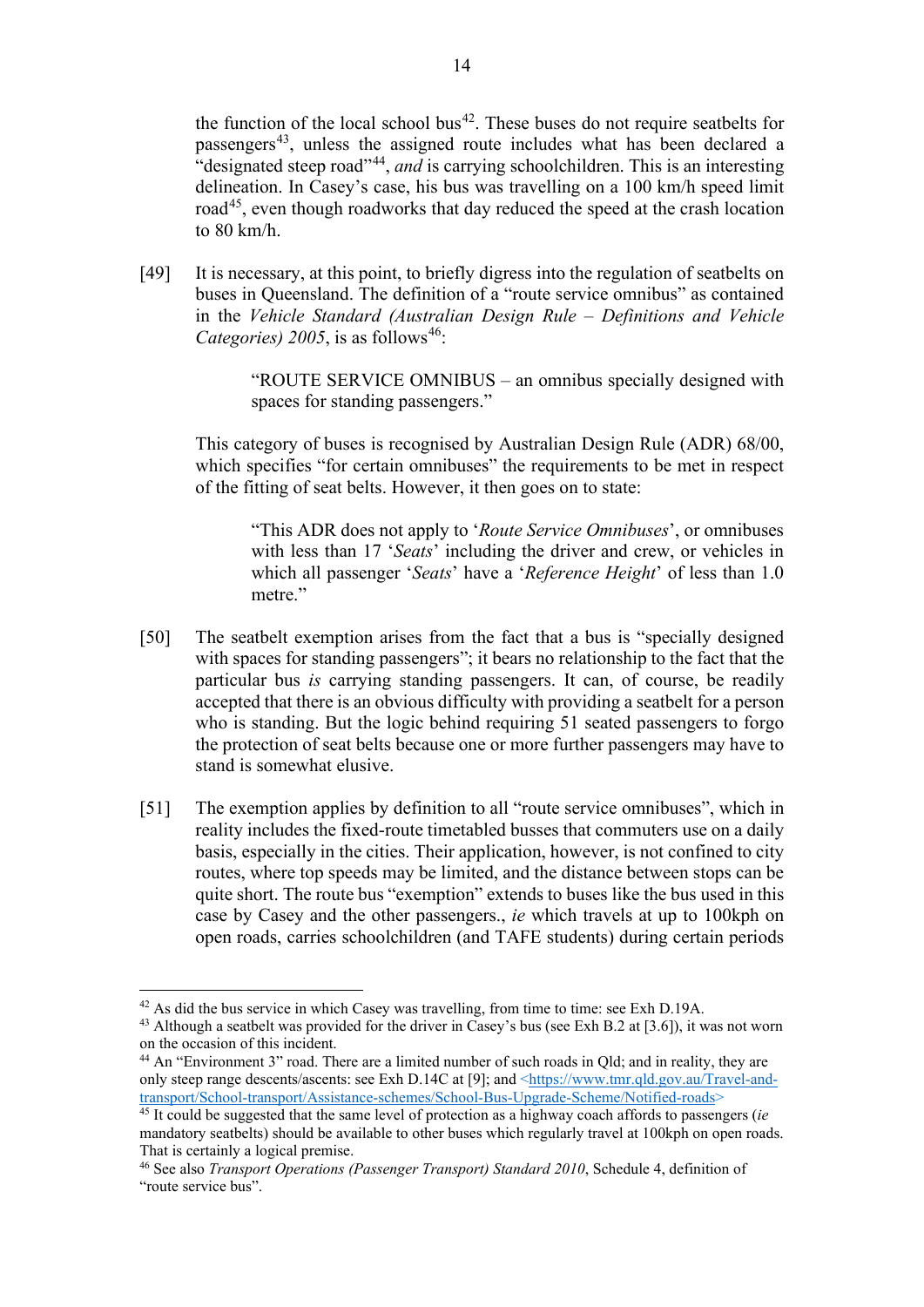of the day, as well as tourists and visitors to the country, and may only infrequently carry standing passengers<sup>47</sup>.

- [52] No seated passenger on these services presently has the opportunity to utilise a seatbelt, in my view that needs to change.
- [53] It is a widely-accepted proposition one could even a suggest "notorious" fact - that seat belts save lives<sup> $\frac{4}{8}$ </sup>; and that wearing a seatbelt generally reduces the severity of a person's injuries in a crash. Of course, a precise dividing line between where injury will, or will not, occur, if using speed as the sole yardstick, is a very difficult issue to determine. What can comfortably be stated is that the lower the speed of a vehicle (or vehicles), the lower the severity of injury will be, if a crash occurs<sup>49</sup>. Conversely, the general proposition is that when that same person is wearing a properly fitted three-point<sup>[50](#page-14-3)</sup> seatbelt, the threshold of speed before they suffer significant injury in the same crash dynamics will increase. One can only postulate these propositions in very broad terms; but it is abundantly clear that two of the major causes of road fatality are excessive speed, and the non-wearing of seat belts. These propositions are so well-established as not to require expert evidence.
- [54] As was found by the forensic pathologist, Mr Brown died of severe head injuries; in fact, ten of the eleven bus occupants required some hospital treatment as a result of the accident. Essentially, Mr Brown suffered several skull fractures leading to non-survival brain haemorrhage. Others in the accident also suffered very significant and permanent injuries, such as a traumatic amputation of a hand on the part of one passenger, and a major degloving of the forearm of another passenger.
- [55] I have had the benefit of studying the CCTV footage of the passenger area of the bus as the crash developed<sup>51</sup>. What is readily apparent is that the structure or bodywork of the bus did not deform nor suffer any real impact, rather it remains entirely intact<sup>[52](#page-14-5)</sup>. In fact, the only real<sup>[53](#page-14-6)</sup> impact damage occurred at the very front end of the bus, on the passenger side, well away from where the passengers who received serious injuries were seated  $54$ .

<span id="page-14-0"></span> $47$  Once or twice a month: Exh D.19A. The number of standing passengers could not be quantified by the bus proprietor.

<span id="page-14-1"></span><sup>&</sup>lt;sup>48</sup> A police officer who gave evidence identified it as one of the "Fatal 5"; and the wearing of seatbelts to save lives is the subject of many road safety campaigns.

<span id="page-14-2"></span><sup>&</sup>lt;sup>49</sup> This was identified by Dr Home as being because less kinetic energy is involved. Where the dividing line falls between fatal and non-fatal injury was beyond his expertise, likely due to the multitude of factors at play in any crash situation.

<span id="page-14-3"></span><sup>50</sup> Another term for a lap/sash seatbelt

<span id="page-14-4"></span><sup>&</sup>lt;sup>51</sup> Restricted Exh C.1. And I note Justice of Appeal McKenzie's observation (with which Davies and McPherson JJA specifically concurred) that "…if a tape unequivocally shows what has occurred there is no reason why the Court should not act upon what is plainly recorded on it": *R v Smallwood* [1997] QCA 091 at pp 7-8.<br><sup>52</sup> And counsel agreed with that observation.

<span id="page-14-6"></span><span id="page-14-5"></span><sup>53</sup> As opposed to cosmetic or minor

<span id="page-14-7"></span><sup>&</sup>lt;sup>54</sup> I note that no passenger was standing, but this is not surprising as there were 51 seats available, and just ten passengers. The bus's specifications catered to 52 sitting (including the driver), and 42 standing: Exh B.2 at [3.3], and Exh B.2A. The bus company which employed Mr Dorman provided information to the inquest that the 52-seat capacity would be exceeded perhaps only twice a month: see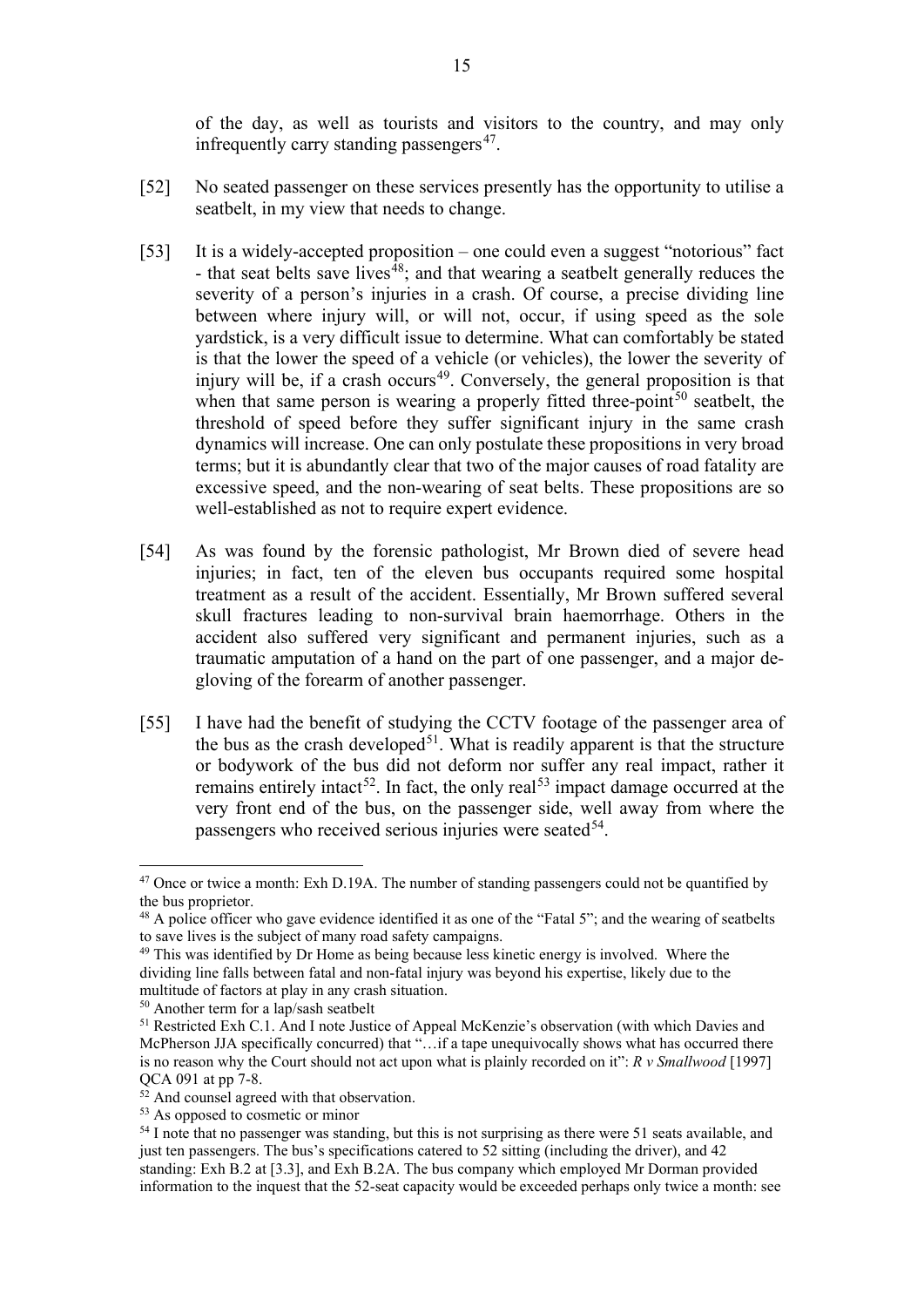- [56] How the passengers on the bus suffered their injuries is very evident in the CCTV footage. The passengers are violently thrown around within the passenger area of the bus as it rolls onto its' side. They are projected from their seats but are not ejected from the bus itself (nor projected outside, nor even partly outside). What can be drawn from this? What is very evident to me, even without an expert opinion, is that the injury occurs to Mr Brown as he is thrown from his seat and his head strikes the interior roof, interior side, and seats of the bus as it rolls onto its' side. It should be understood that the bus 'rolling' was merely it launching up from the culvert and then turning onto its' passenger side. The bus did not complete an entire 360-degree rollover, rather it only tipped through 90-degrees. This was nevertheless sufficient for the passengers to be violently thrown around within the bus.
- [57] What is also evident from the CCTV footage is that all of the seats remain in place, securely affixed to the floor. Despite assertion by counsel for TMR that I needed an expert report into the dynamics of the crash before I could conclude that Mr Brown would have suffered lesser injuries if he had been restrained by a seatbelt. I think my experience as a Coroner,  $55$  and ordinary common-sense, can be applied. It is clear to me, and I conclude, that if Mr Brown had been restrained in his seat by a properly fitted seatbelt, he would have suffered far less injuries than he did, and certainly would not have suffered those non-survival cranial fractures<sup>[56](#page-15-1)</sup>. Accordingly, and with respect, I do not need an expert to assist me to determine this<sup>[57](#page-15-2)</sup>.

Exh D.19A. The bus timetable in evidence (Exh D.3) indicates multiple trips from Proserpine to Shute Harbour, and return, each day.

<sup>55</sup> More than 6,000 coronial cases.

<span id="page-15-1"></span><span id="page-15-0"></span><sup>&</sup>lt;sup>56</sup> His head would not have struck any hard surfaces; and I note that one fracture was measured as being at least 14cm in length, so very substantial. Of course, he may have suffered some injuries; but, properly restrained, it is very likely all would have been survivable.

<span id="page-15-2"></span> $57$  The CCTV of the crash sequence showing Mr Brown being thrown around was a restricted exhibit (due to its' graphic nature), and I have reviewed it on a number of occasions. The CCTV footage is in the nature of real evidence (*R v Sitek* [1988] 2 Qd R 284, at 286, 288, 292); it places me in a knowledgeable position to comment on what it shows, more so than someone who has not studied it. It does not involve a re-construction, but rather shows exactly what happened. I appreciate counsel raising this issue, but I am comfortable in view of my knowledge of what occurred, through viewing the CCTV recordings, and the autopsy report findings, that I can reach such a conclusion. Coroners have been drawing such conclusions from available evidence for many years without a specific expert report. It was always open to any interested party to obtain and tender their own expert report on that issue. No party did so. My drawing of such a conclusion cannot be said to be contrary to any other expressed view, and it is clearly available "on the evidence". Counsel for TMR submitted that I should commission a report from the Centre for Accident Research and Road Safety (CARRS) at the Queensland University of Technology, as to the relationship between vehicle speed and the extent of injury in motor vehicle incidents, and as to what would have occurred had Casey been restrained in his seat in this incident. I note that this course of possible further inquiry was mentioned by Dr Home of the CFMU, in his response to Counsel Assisting on 3 February 2021. I have already outlined above my reasons for findings that Casey would almost certainly have not suffered the injuries he did had he been restrained. It is possible to see, with one's own eyes (in Exh C.1) exactly what happened to Casey in this event. The engagement of CARRS, and the commissioning of a report in order to tell the Court what is obvious upon the evidence, in my opinion, would be an unjustifiable dissipation of public funds (as to which note *Davis v Ryan (State Coroner)* [2019] QCA 282 esp at [30]). The drawing of inferences was recently the subject of comment by Justice Wilson in *Masih v Masih* [2021] QSC 207 at [54], where her Honour re-stated the long-recognised principle from *Jones v Dunkel*: *"… As has been said, 'Inferences from actual facts that are proved are just as much part of the evidence as those facts*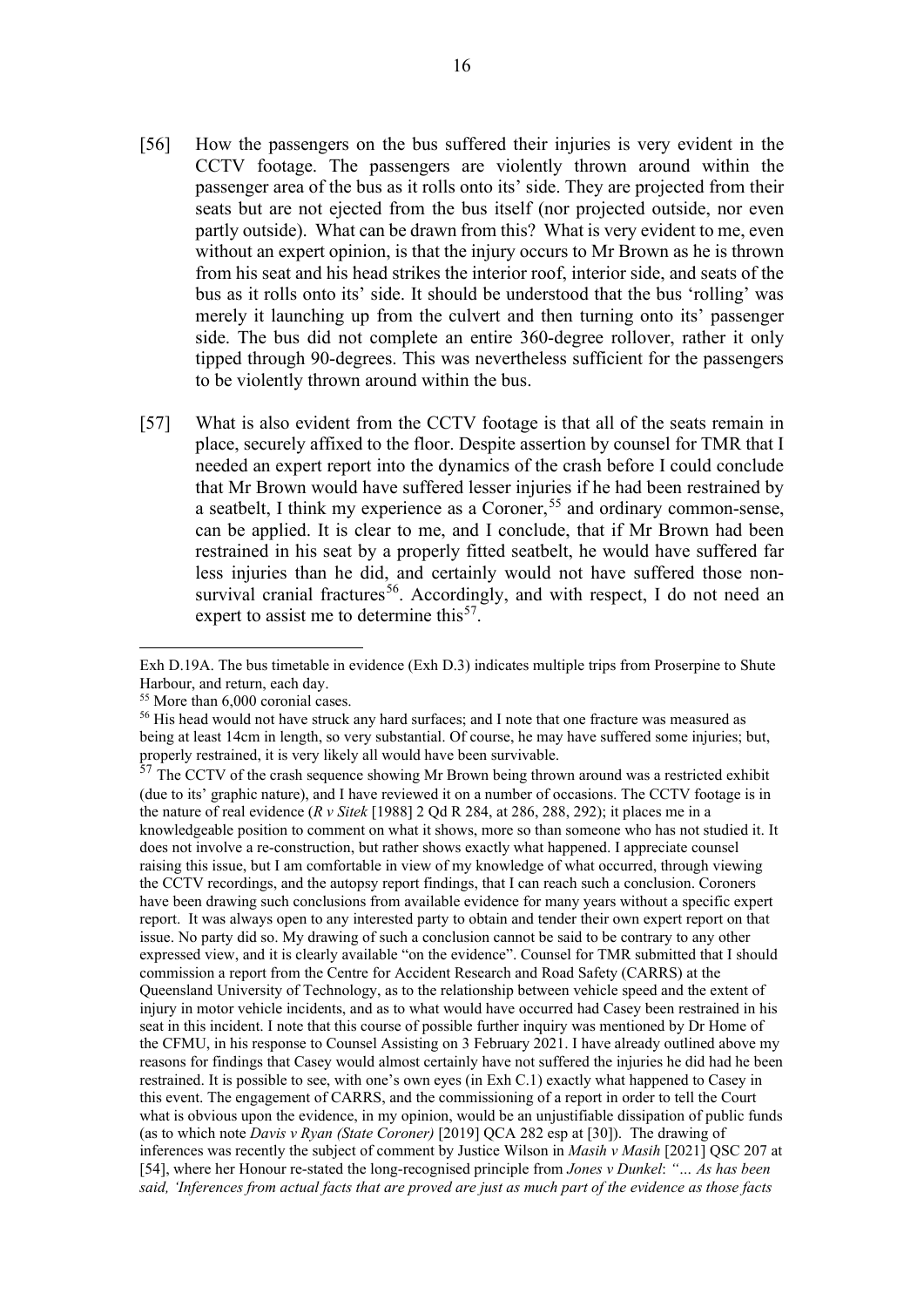[58] In those circumstances, if he had been wearing a seatbelt, I think it is reasonable to conclude that he would have suffered non-fatal injuries, and so survived the crash. The precise degree of injuries he would have suffered is something of which I cannot be certain, but I do know that the crash unfolded whilst the bus travelled approximately 95 metres, and it slid to, rather than impacted upon, any hard object or structure, such as a second vehicle, standing native tree, or a power pole[58](#page-16-0). The sliding, single vehicle, nature of the crash I think is a very relevant factor to consider as to whether Mr Brown would have suffered less injuries if he had been appropriately restrained by a seatbelt.

## Seatbelt requirements and Industry position

- [59] It was said to me at the inquest that providing seatbelts on route buses would cause issues for drivers being liable to a penalty if passengers failed to wear their seatbelt. While that may have been the position as at the date of the hearing, very helpfully, the Government has now passed legislation which makes clear that bus drivers are not responsible for an offence if a passenger fails to wear their seatbelt. Bus drivers are simply exempt from that requirement.[59](#page-16-1)
- [60] What is clear is that the position on failure to wear a seatbelt for bus driver/passenger liability is now certain, in that drivers have no personal responsibility for any failure to wear a seatbelt by a passenger. To me that is a sensible approach.
- [61] Counsel Assisting advocated that seatbelts should be provided on route buses. The interested party representing a bus company adopted a rather neutral stance on the issue $^{60}$ , but if required should be phased in over a period of time so that current fleets which do not contain seatbelts can be progressively phased out. The view of TMR was that I should accept that its risk assessment strategy as it

*themselves. In a civil cause you need only circumstances raising a more probable inference in favour of what is alleged…where direct proof is not available it is enough if the circumstances appearing in evidence give rise to a reasonable and definite inference; they must do more than give rise to conflicting inferences of equal degree of probability so that the choice between them is mere matter of conjecture. All that is necessary is that according to the course of common experience the more probable inference from the circumstances that sufficiently appear by evidence or admission, left unexplained, should be that the injury arose from the defendant's negligence. By more probable is meant no more than that upon a balance of probabilities such an inference might reasonably be considered to have some greater degree of likelihood' (citations omitted)…"* (see (1959) 101 CLR 298, at 309 (*per* Menzies J)).

<span id="page-16-0"></span><sup>&</sup>lt;sup>58</sup> Coroners are all too familiar with the significant impact and deceleration damage to vehicles when travelling at above urban speed limits when a vehicle collides with a gumtree or power pole.

<span id="page-16-2"></span><span id="page-16-1"></span><sup>59</sup> Section 267A, *Transport Operations (Road Use Management—Road Rules) Regulation 2009*. <sup>60</sup> The industry representative's submission was not to say seatbelts were too hard, or too expensive to fit, rather that they be implemented after appropriate investigation of practical issues (restraints for wheelchair occupants and motorised scooter users *etc*) and solutions are found. The only issue with this is that a prior Taskforce in 2001 suggested seatbelts for certain circumstances, with implementation by 2017 which was over a 15 year horizon, but that has never occurred. The commercial aviation industry has addressed it (there are seatbelts on all commercial flights), and one would think the bus industry could similarly do so; although, of course, any funding issue for seatbelts would be a State government responsibility, as the Government which would fund such a program (although the inquest did not delve deeply into that issue).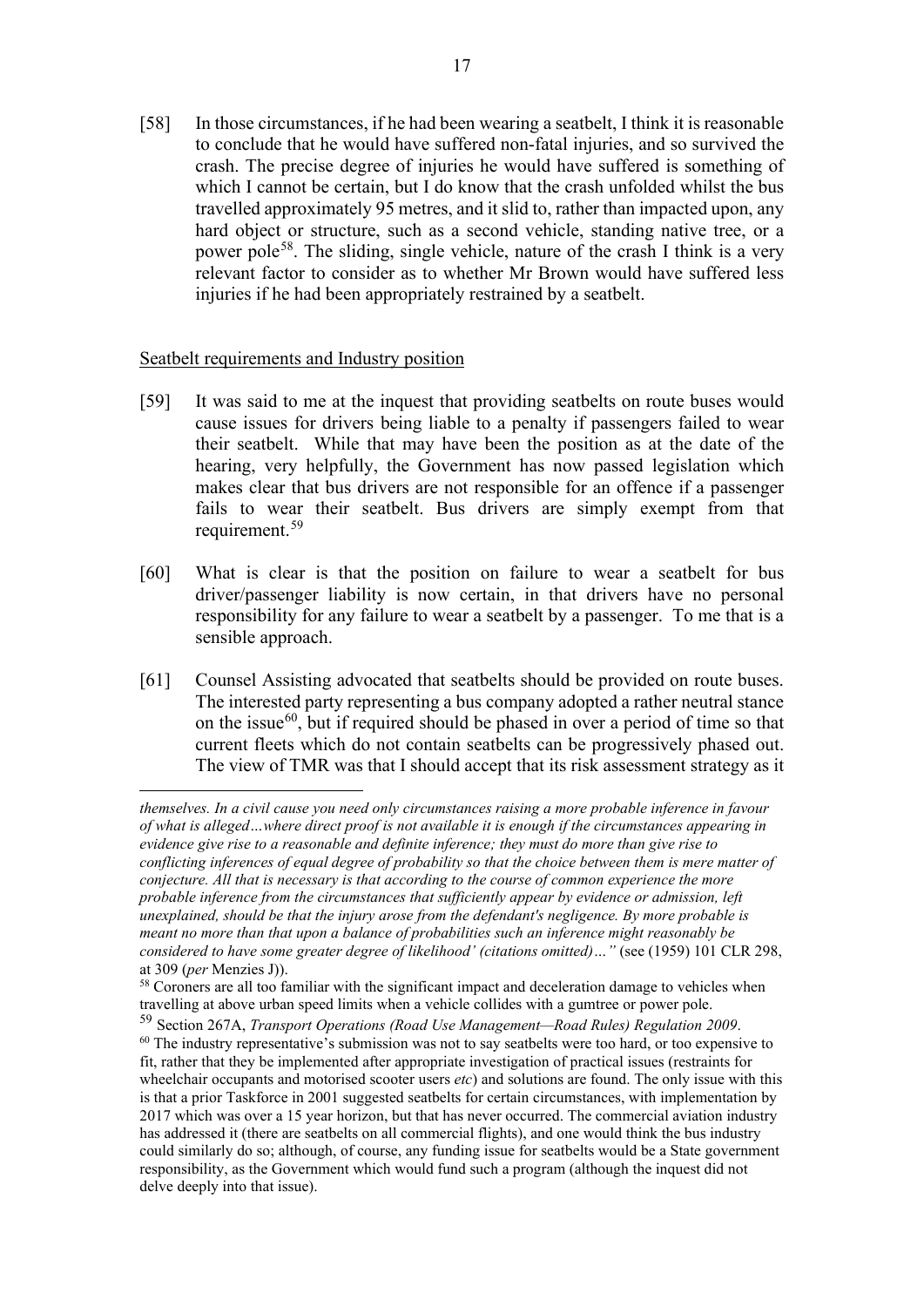applied to bus transport was the correct approach; and a number of reasons, adverse to the fitting of seatbelts to route buses, were provided  $61$ .

- [62] Evidence was given from one experienced bus company owner, who had 41 buses in their fleet. Of all their buses, only one is not fitted with seatbelts. A somewhat interesting piece of evidence from that bus operator was that whenever mining companies or government departments<sup>[62](#page-17-1)</sup> seek to hire one of their company's buses, they *always* specify that seatbelts must be fitted to the bus hired.[63](#page-17-2)
- [63] There are certainly economic considerations with the fitting of seatbelts to buses; it makes the bus acquisition more expensive  $64$ , and it reduces the number of available seats. Buses fitted with seatbelts are readily available in Queensland, and in fact the particular bus involved in this fatality can be built with a variety of seating layouts, and with or without seatbelts.
- [64] One concern is that retro-fitting of seatbelts is very difficult due to their requirement for appropriate structural anchoring within the body of the bus. It is far more cost-effective that they are specified as original fitment. That is certainly a valid point. Issues such as reduced seating (it is about 5 seats out of 52), and whether seatbelts can be used on seats which align along the northsouth axis of the bus were raised as issues. There was also the question of how a person with a disability can be appropriately seated in a seatbelt-fitted seat; if one is not provided, it was said to constitute disability discrimination.
- [65] There was no evidence at the Inquest of the number of persons in wheelchairs who actually use route buses<sup>65</sup>, and one imagines it would be quite a low number, but a very valid point was raised by the next of kin when they addressed me. The aviation industry<sup>[66](#page-17-5)</sup> readily has people who are wheelchair bound ride on commercial planes, and they are always transferred to a seat in the plane where a seatbelt is fitted. Why can't the same occur with buses? I am sure there are many ways to overcome this issue. Manufacturers quite possibly already have a suitable solution. The inquest simply did not explore that issue further as it was not specifically flagged as an issue. The additional cost of seatbelts in

<span id="page-17-0"></span> $61$  See Exh D.14C, at pp 5-6. This document was submitted to the inquest on behalf of TMR, an interested party. It was unsigned, and otherwise disclosed no information identifying the author.

<span id="page-17-1"></span> $62$  Perhaps this is a little uncomfortable a reality for the government, in that departments mandate that any hired bus has fitted seatbelts, but they then oppose that as an overarching legislative position. This is just an observation on the evidence in this case.

<span id="page-17-2"></span> $<sup>63</sup>$  Counsel for TMR submitted that evidence of Mr Fox, a local bus proprietor who gave evidence of</sup> this fact, should be completely rejected, as being irrelevant to route buses (Transcript 3 Mar, p 1-37 line 42). With respect, it seems to me that whether we speak of route buses, school buses, or highway coaches, the effect of an absence of seatbelts will be the same – *ie* a potential for a higher fatality rate, and a greater severity of injury. I would readily accept that the fitting of seat belts to all but one of BusFox's fleet may have been a decision based upon economic grounds. But of course, the very fact that it was economically-based attests to the well-known, and accepted, positive results of having seatbelts fitted to buses.

<span id="page-17-3"></span><sup>&</sup>lt;sup>64</sup> The evidence was some \$30,000 for a \$475,000 BusTech model, so about 6.3%.

<span id="page-17-5"></span><span id="page-17-4"></span><sup>&</sup>lt;sup>65</sup> Although the Service Contract required at least two such seats on these particular buses be available. <sup>66</sup> A very valid observation by the family of Mr Brown, and something the more experienced minds appeared to have overlooked.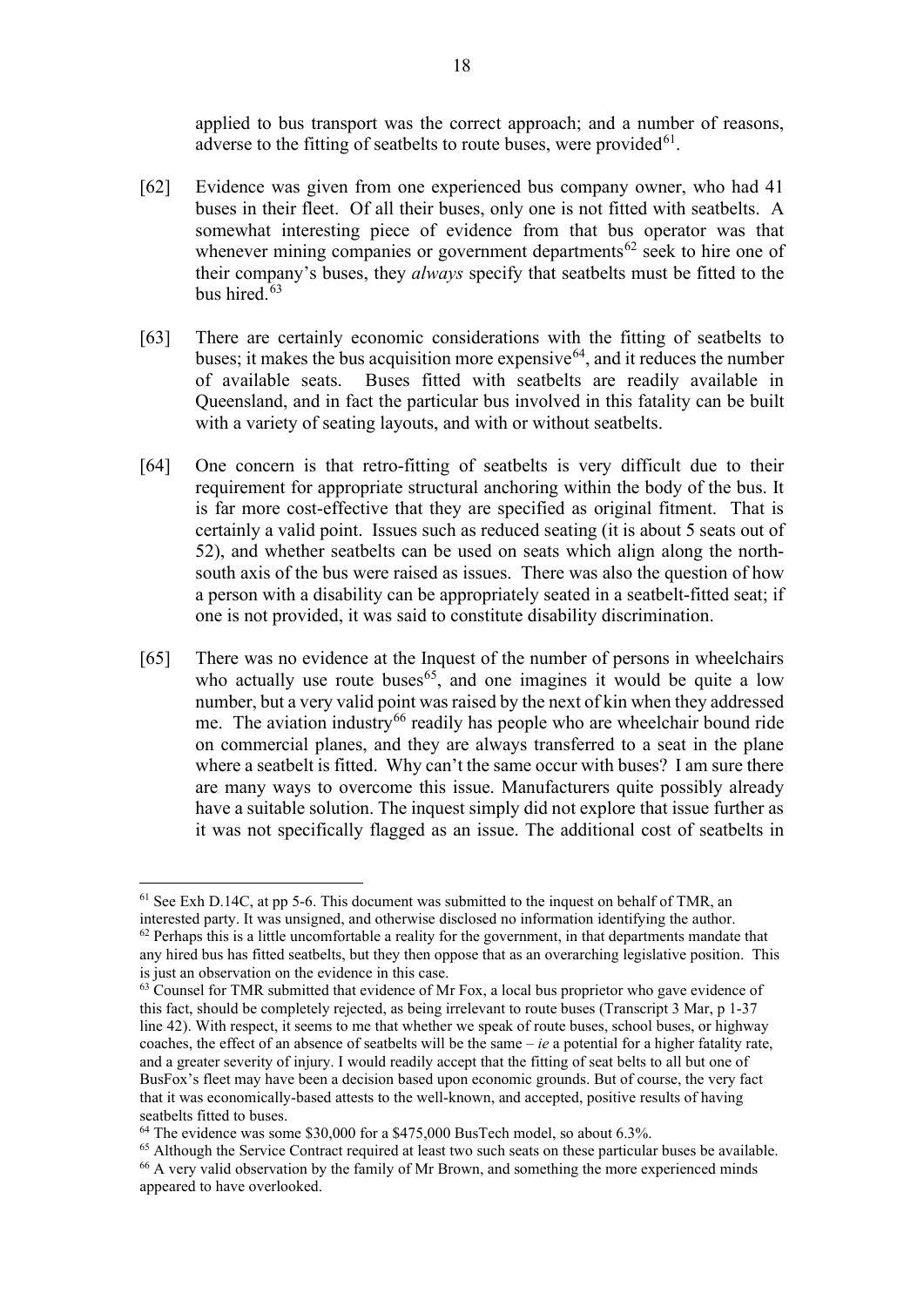buses when first purchased represents about 6.3%[67](#page-18-0) of the total bus costs, so it is not a cost prohibitive factor. As more buses are required to have seatbelts fitted, that cost will of course reduce  $68$ .

- [66] Overall, I am persuaded that seatbelts being fitted on route buses would reduce loss of life, and the severity of injuries, in bus crashes. It is a very valid point made by the bus operator who appeared as an interested party at the hearing, that time is required to phase in such a requirement. There will be a recommendation I make that the relevant authorities review the issue of having mandatory seatbelts on route buses, and this should commence promptly, but be phased into the entire fleet over an appropriate time. Whether that is 10 years or slightly longer, will be up to regulatory bodies and the industry to determine, but I note that a brand-new bus has a serviceable life of around about 20 years. No doubt the forward-thinking bus operators, such as Mr Fox who gave evidence, are already well down the path in having their entire fleet fitted with seatbelts.
- [67] What this inquest has highlighted to me is that bus accidents can occur in the most innocuous of circumstances, and here we had a bus travelling along a straight road at 80km/hour which simply left the road and slid to a halt over about 95 metres. It was not a calamitous crash, such as occurs when a bus and truck collide head on; yet still, a young man who was simply travelling home from TAFE lost his life. Mr Brown's death was to my mind an entirely preventable death. I was provided with many statistics showing the relative absence of bus passenger fatalities *per* bus passenger trip. Unfortunately, I was not provided with similar comparative figures for say, passenger vehicle trips. But such figures do not tell the entire story. What needs to be borne in mind is that when a bus is travelling it can theoretically have up to 51 passengers (as in Mr Brown's case) seated on the bus - and for this route bus a further 42 standing passengers<sup>[69](#page-18-2)</sup> - so there is great potential for mass injuries from just a single vehicle bus accident. Some might recall Australia's worst fatality level from a single traffic accident, which was the Kempsey bus crash in 1989, where two buses collided, and 35 people died, with a further 41 persons injured. As I have said, in Casey's case there was a driver and 10 passengers on the bus, and in this case there was one fatality, two cases of very serious injury, and a further eight persons required hospitalisation. To me, that is an alarmingly high ratio of serious injury requiring hospitalisation to passengers actually carried.
- [68] I appreciate the situation at the time of this accident; seatbelts were not mandated at that time, and there were various regulatory instruments, including a UNECE Regulation, that did not require them. That may be so, but there is no penalty if Queensland mandates for route buses - indeed any bus operating within the State - that it must have appropriately fitted seatbelts within a set period of time. There is no penalty for *exceeding* the minimum safety regulation. As I have said, bus manufacturers already readily offer seatbelts, it merely appears to be a case of willingness to embrace this.

<span id="page-18-0"></span><sup>67</sup> See footnote 62 above.

<span id="page-18-1"></span><sup>&</sup>lt;sup>68</sup> Economies of scale reduces unit costs in time, simply look at anti-lock brakes and airbags, once only fitted to the most expensive modern cars but now readily fitted to budget vehicles.

<span id="page-18-2"></span><sup>69</sup> See footnote 53 above.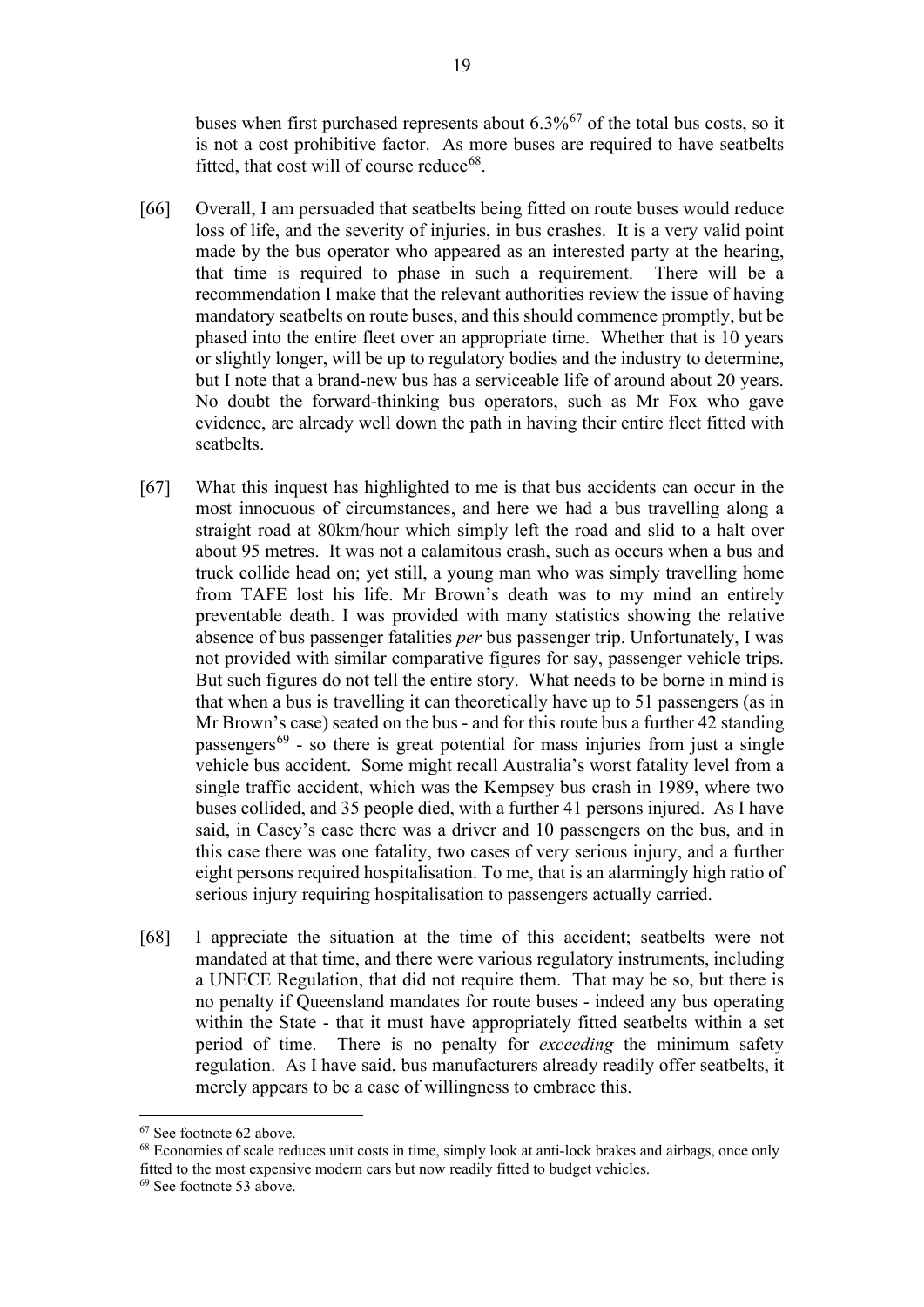[69] No doubt the very same arguments against mandatory seatbelts which were advanced in the 1960's, before seatbelts were mandated for passenger cars in Australia<sup>70</sup>, will be resurrected. Apart from the classic cars from prior to 1969/1971, every car sold today has seatbelts. To me it is not a difficult transition to make; it simply requires the regulatory bodies to make the decision that they be mandated<sup>[71](#page-19-1)</sup>, provide a starting point, and a timeline for within which all buses shall have seatbelts installed.

## **Final Recommendation/s**:

[70] In my view it is very clear that compliant lap/seat belts for all passengers<sup>[72](#page-19-2)</sup> should be available on route buses. These should be required for each new bus manufactured entering service, and phased-in over an appropriate period of time for existing buses in service (such that there may be a 10 or 12 year horizon for an existing bus to either be made compliant, or retired from service on routes). In my view if appropriate lap/seat belts are fitted then the lowering of speed limits is not required. Accordingly, I make the following recommendation:

Recommendation: *That the State Government implement within one year a requirement that buses on Route Services must have compliant lap/sash seatbelts fitted for each passenger seat for every newly manufactured bus entering service after 1 December 2022, and that within an appropriate horizon timeline (of 10 or 12 years) for any remaining buses to be made lap/sash seatbelt complaint or that bus is retired from Route Services*.

- [71] Issue 4(b) raised the possibility that the speed of route buses which were not fitted with seatbelts could be limited to a certain speed, potentially lower than the designated speed for that particular road (or section of road), in an effort to reduce the severity of injuries which could be suffered by unrestrained bus passengers.
- [72] In this case, the usual posted speed limit for the section of road involved was 100kph. At the time of this incident, that speed limit was temporarily reduced to 80kph, due to roadworks in progress. Evidence gathered by police investigators indicated the probable speed of the bus at the time of this incident was about 80kph, that is, not in excess of the posted speed limit.
- [73] The difficulty involved in trying to establish a meaningful range of speeds for unrestrained bus passengers is well beyond the capacity of this inquest. Certainly, as previously stated, the basic rules of physics dictate that the

<span id="page-19-0"></span> $70$  Front seatbelts were mandatory for all cars sold from 1 January 1969, and rear seatbelts from 1 January 1971. Indeed, history shows us that State and Federal Governments were fitting seatbelts to their fleets from the early 1960's, well before they were mandated.

<span id="page-19-1"></span> $1/1$  And more recently mandatory three-point seatbelts for the rear seat middle passenger was 'mandated', and so occurred, even though some said it simply was not able to occur. Industry inevitably finds a way.

<span id="page-19-2"></span><sup>72</sup> It is already mandatory for drivers.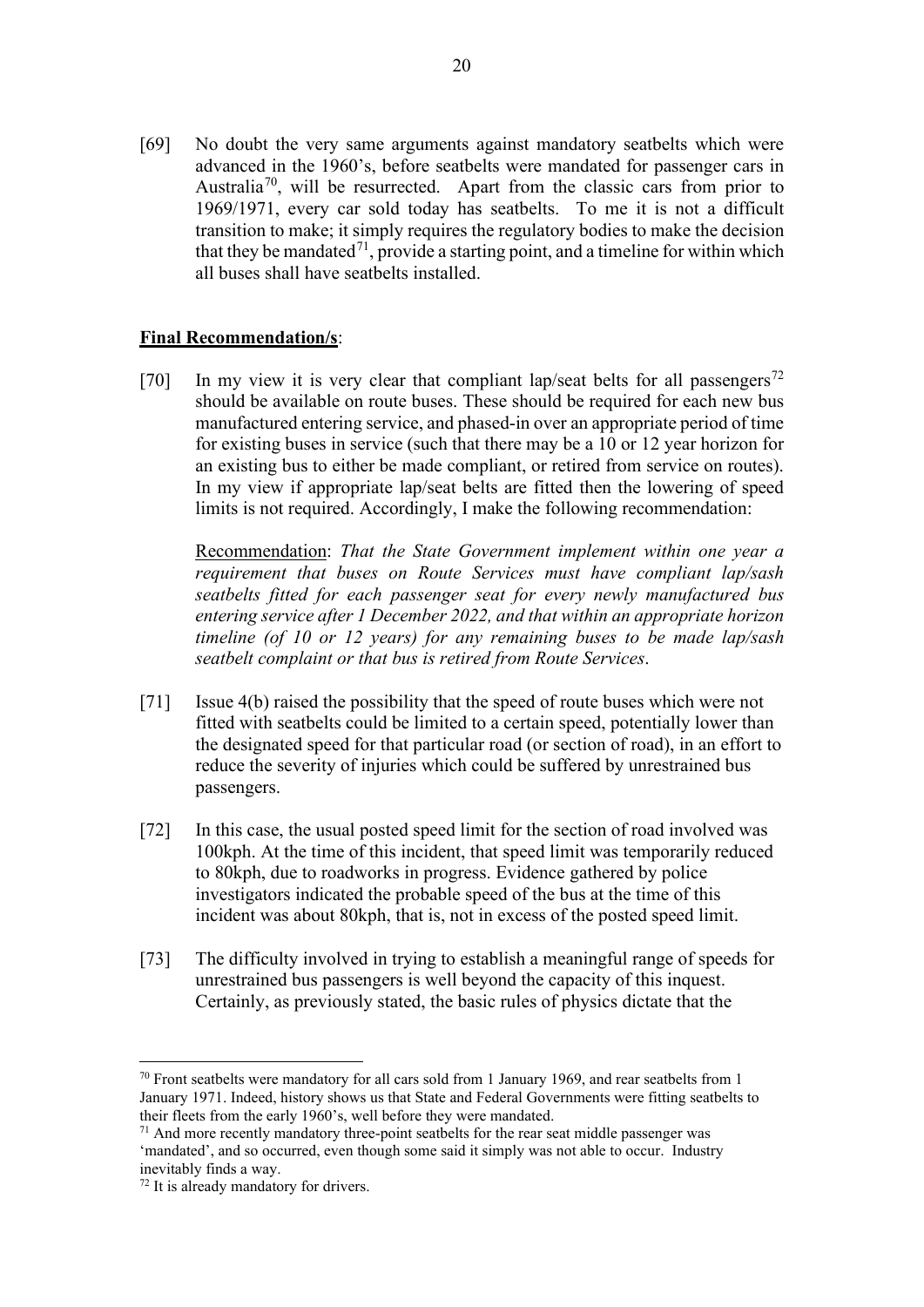slower the speed of a vehicle, the lower will be the extent of the kinetic energy operating upon unrestrained passengers.

- [74] Speed, however, is only one factor. The particular movements of the vehicle (as dictated by driver input, and road topography; and road and weather conditions), the layout and design of the bus, and the number of passengers on board (and whether seated or standing) - all must have some part to play in the individual mechanism of injury. It is not something upon which a specific recommendation can be made after one inquest; but it is no doubt taken into account in formulating a policy covering the overall safety conditions of route buses.
- [75] It is well-recognised that coroners do not make laws; all we can do is recommend legislative or regulatory change directed at matters such as public health or safety, or a way to prevent deaths from happening in similar circumstances in the future. Coroners shine a spotlight on an issue which, in the Coroner's opinion, may help to prevent future loss of life in similar circumstances. As I said previously, whilst it was highlighted to me at the inquest that various instruments and a convention<sup>[73](#page-20-0)</sup> presently do not specify that seatbelts need be fitted, there is no penalty in mandating for Queensland a higher standard. I noticed at the inquest there was no great reluctance by the industry to follow the path of mandatory passenger seatbelts; they merely need time and, as I said earlier, it seems those more proactive operators have already substantially moved their bus fleets to having compliant passenger seatbelts.

#### **Coroners Act s. 48: 'Reporting Offences or Misconduct'**

- [76] The *Coroners Act* section 48 imposes an obligation to report offences or misconduct.
- [77] It was not suggested<sup>[74](#page-20-1)</sup>, nor recommended, to me by any party at the inquest that any further person or entity should be referred for investigation of an indictable

<span id="page-20-0"></span><sup>73</sup> See Exh D.14C at [11].

<span id="page-20-1"></span> $74$  In the course of his closing address, Counsel for TMR submitted that –

<sup>&</sup>quot;…there are a range of possibilities that emerge from the evidence your Honour does have, including the prospect that Mr Dorman, himself, knew that he had conditions that might have made him unfit to drive, and that his doctor knew that he had conditions that might have made him unfit to drive."

This submission was made in the context of an application to call further evidence. Aside from the obvious fact that what were referred to were mere possibilities and would not enliven the threshold of "reasonable suspicion" under s.48, I did not take the submission to be advocating referral of either of the mentioned persons. Indeed, there is authority that coroners alone decide referrals and should hear no submissions from any interested party. The cause of Casey's death is clearly indicated by the evidence, and any further exploration of the submitted possibilities would not throw any further light upon that central issue.